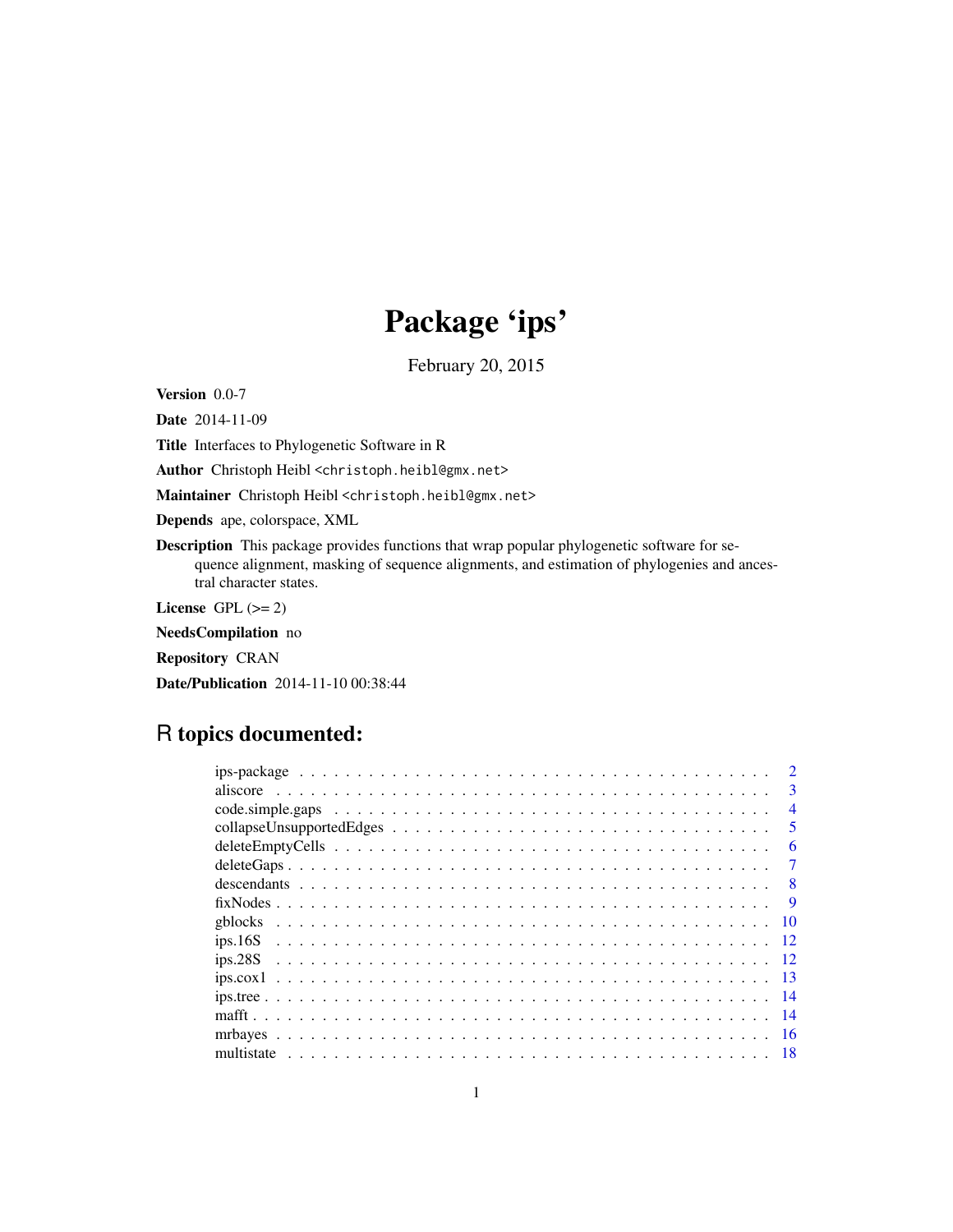# <span id="page-1-0"></span>2 ips-package

| Index | 38 |
|-------|----|

ips-package *Interfaces to Phylogenetic Software*

#### **Description**

This package presents a set of functions that were formerly included in the *phyloch* package and which wrap popular phylogenetic software for sequence alignment, masking of sequence alignments, and estimation of phylogenies and ancestral character states.

# Details

| ips        |
|------------|
| Package    |
| $0.0 - 7$  |
| 2014-11-09 |
| $GPL (=2)$ |
|            |

There are several functions for reading and writing DNA sequences in FASTA, PHYLIP, and NEXUS format: [read.fas](#page-29-1), [read.phy](#page-29-2), [read.nex](#page-29-2), [write.fas](#page-34-1), [write.phy](#page-34-2), [write.nex](#page-34-2), and [write.partitioned.nex](#page-36-1). Some functions are available for integrating BEAST with R. XML input files for BEAST can be generated with [rbeauti](#page-26-1). Two functions are designed to read TreeAnnotator output: [read.beast](#page-27-1) will render an object of class phylo with additional node statistics appended as list elements. These additional node statistics will be lost be the subsequent use of [ladderize](#page-0-0) or [rotate](#page-0-0) (or similar functions that change the ordering of internal nodes).[read.beast.table](#page-28-1) also parses the TreeAnnotator output, but returns a matrix of node statistics. This package itself does not implement techniques for phylogenetic analyses, but provides a series of wrappers for commonly used software packages. Sequence alignment can be done with the [mafft](#page-13-1) and [prank](#page-21-1); cleaning of sequences with [gblocks](#page-9-1) and [aliscore](#page-2-1). The function [raxml](#page-22-1) and [mrbayes](#page-15-1) are intended for phylo-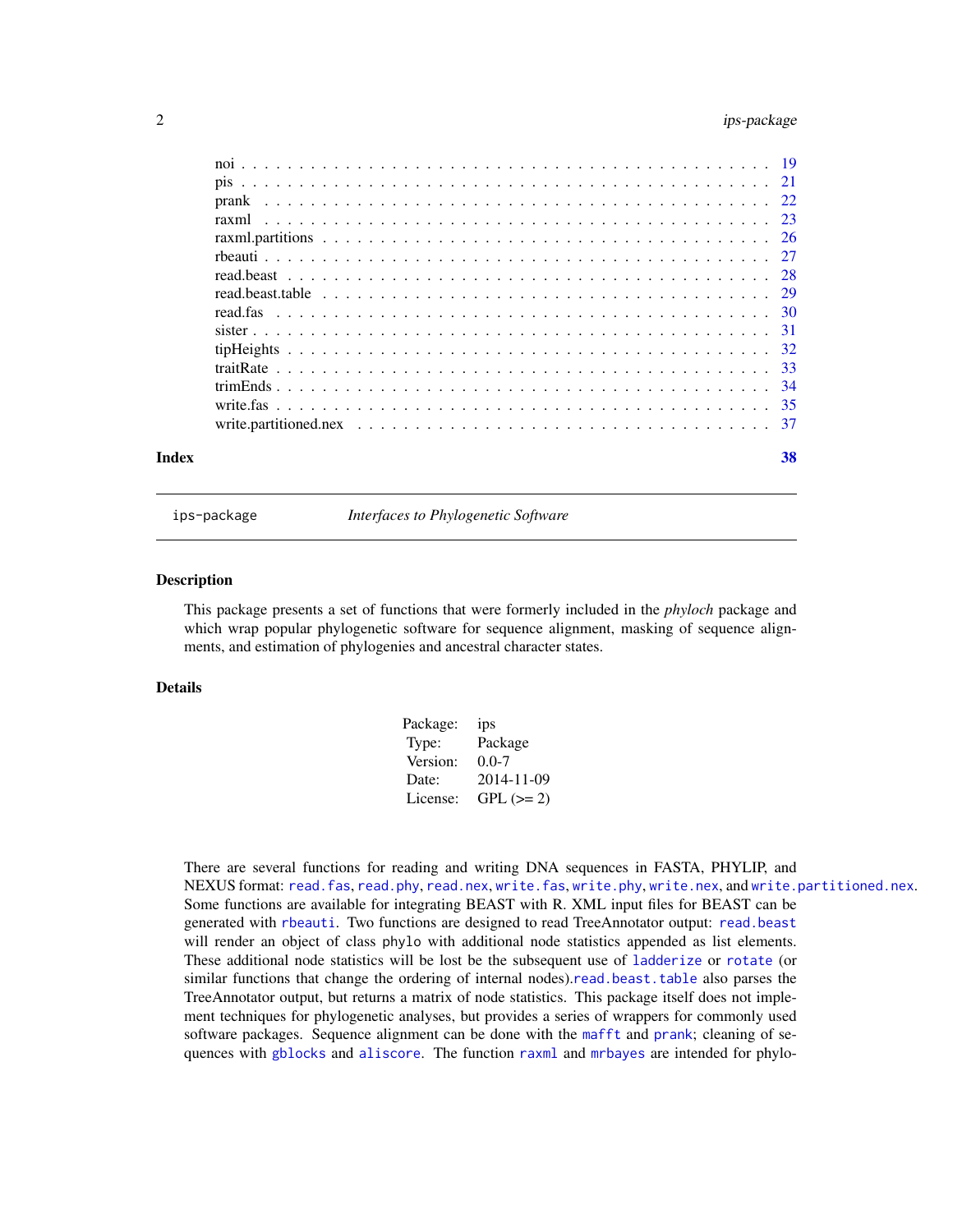#### <span id="page-2-0"></span>aliscore  $\overline{3}$

gentic tree search. Running [mrbayes](#page-15-1) with argument run = FALSE can be used to create MrBayesexecutable NEXUS files. Finally, wrappers is provided for Multistate in the BayesTraits package (see [multistateML](#page-17-1) and [multistateMCMC](#page-17-1)). Several plotting functions (HPDbars, clade.bars, box.clades, box.tips, tip.color, edge.color have been moved to the viper package.

#### Author(s)

Natalie Cusimano, Christoph Heibl Maintainer: Christoph Heibl (<christoph.heibl@gmx.net>)

# See Also

[ape](#page-0-0)

<span id="page-2-1"></span>aliscore *Masking of Sequence Alignments with ALISCORE*

# Description

This function provides a wrapper to **Aliscore**, which can be used remove problematic regions of a sequence alignment.

#### Usage

aliscore(x, gaps = "5state",  $w = 6$ , r, t, l, s, o, path = "/Applications/Aliscore\_v.2.0")

#### Arguments

| X        | DNA sequences of class DNAbin.                                                                       |
|----------|------------------------------------------------------------------------------------------------------|
| gaps     | A vector of mode "character" indicating how gaps shall be treated: as "5state"<br>or as "ambiguous". |
| W        | An integer giving the size of the sliding window.                                                    |
| r        | An integer giving the number of random pairwise sequence comparisons; de-<br>faults to $4*N$ .       |
| t        | Not yet implemented.                                                                                 |
| -1       | Not yet implemented.                                                                                 |
| S        | Not yet implemented.                                                                                 |
| $\Omega$ | A vector of mode "character" containing outgroup taxon names.                                        |
| path     | A character string, giving the path to the Aliscore script.                                          |

#### Value

matrix of class "DNAbin"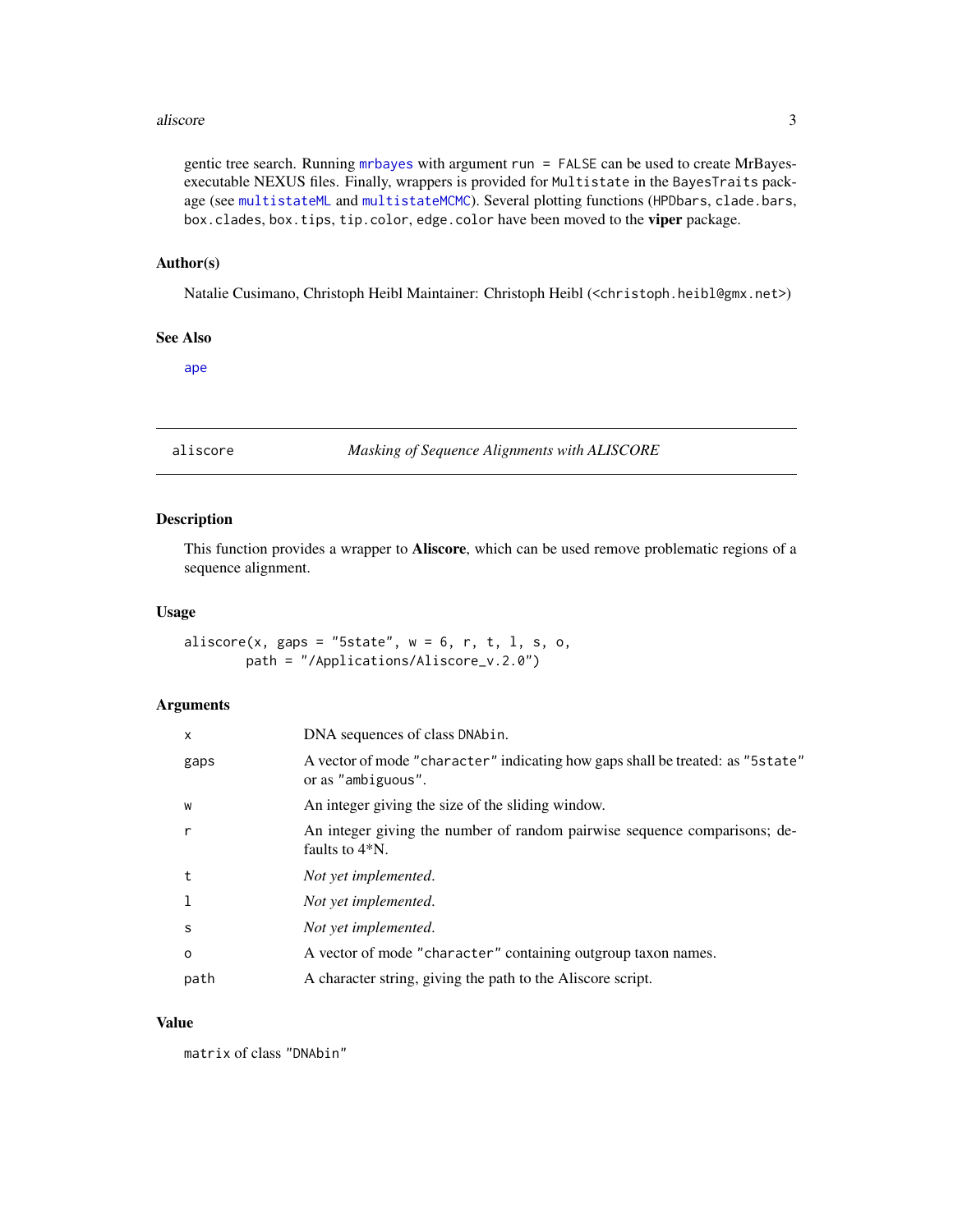#### <span id="page-3-0"></span>Note

This function was developed with ALISCORE version 2.

#### Author(s)

Christoph Heibl

# References

[http://zfmk.de/web/Forschung/Abteilungen/AG\\_Wgele/Software/Aliscore/Download/ind](http://zfmk.de/web/Forschung/Abteilungen/AG_Wgele/Software/Aliscore/Download/index.en.html)ex. [en.html](http://zfmk.de/web/Forschung/Abteilungen/AG_Wgele/Software/Aliscore/Download/index.en.html)

Misof, B. and K. Misof. 2009. A Monte Carlo approach successfully identifies randomness in multiple sequence alignments: a more objective means of data exclusion. *Syst. Biol.* 58: 21–34.

Kueck, P., K. Meusemann, J. Dambach, B. Thormann, B.M. von Reumont, J.W. Waegele and B. Misof. 2010. Parametric and non-parametric masking of randomness in sequence alignments can be improved and leads to better resolved trees. *Frontiers in Zoology* 7: 10.

#### See Also

[mafft](#page-13-1) and [prank](#page-21-1) for sequence alignment; [gblocks](#page-9-1) for another alignment masking algorithm.

<span id="page-3-1"></span>code.simple.gaps *Simple Gap/Indel Coding*

#### Description

code.simple.gaps takes an aligned DNA sequence matrix and codes the simple gaps, i.e. gaps that do not overlap with other gaps. The gapped positions are excluded from the matrix and the coded gap characters are appended to the matrix.

#### Usage

code.simple.gaps(x, append = TRUE)

#### Arguments

| x      | An object of class DNAbin. |
|--------|----------------------------|
| append | Logical.                   |

# Value

An object of class [DNAbin.](#page-0-0)

#### Author(s)

Christoph Heibl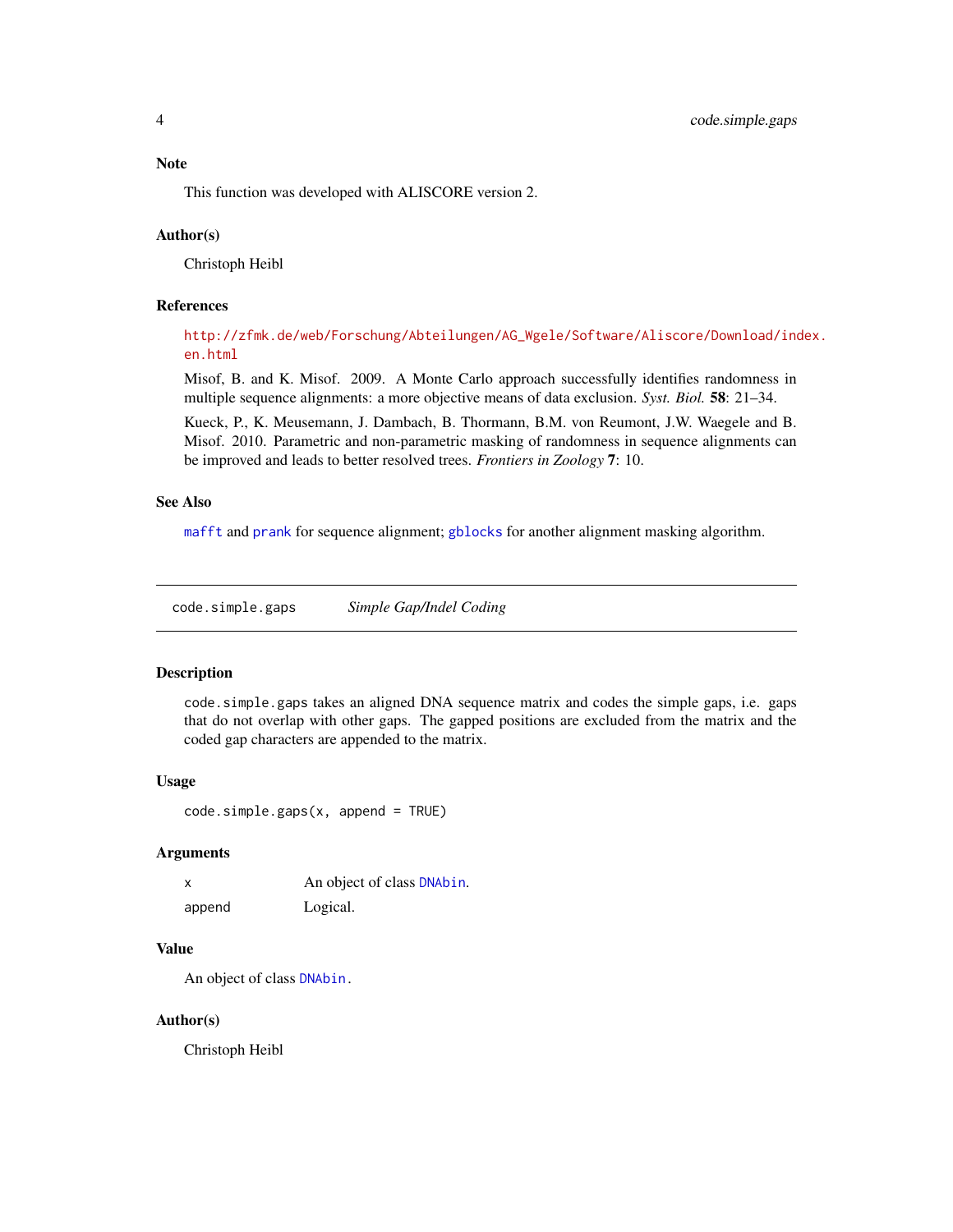# <span id="page-4-0"></span>References

Simmons, M.P. & H. Ochoterena. 2000. Gaps as characters in sequence-based phylogenetic analyses. *Systematic Biology* 49(2): 369–381.

# See Also

[deleteGaps](#page-6-1), [deleteEmptyCells](#page-5-1), [trimEnds](#page-33-1)

collapseUnsupportedEdges

*Collapse Unsupported Edges*

# Description

Given a set of node support values (e.g., bootstrap proportions, posterior probabilities) and a certain threshold, all edges receiving less support than the threshold will be collapsed.

### Usage

collapseUnsupportedEdges(phy, value, cutoff)

# Arguments

| phy    | An object of class phylo.                                                                                            |
|--------|----------------------------------------------------------------------------------------------------------------------|
| value  | A character string giving the name of the list element that contains the support<br>values; default is "node. label" |
| cutoff | A numeric value giving the threshold below which edges will be collapsed.                                            |

#### Value

An object of class [phylo](#page-0-0).

# Author(s)

Christoph Heibl

#### See Also

[help](#page-0-0)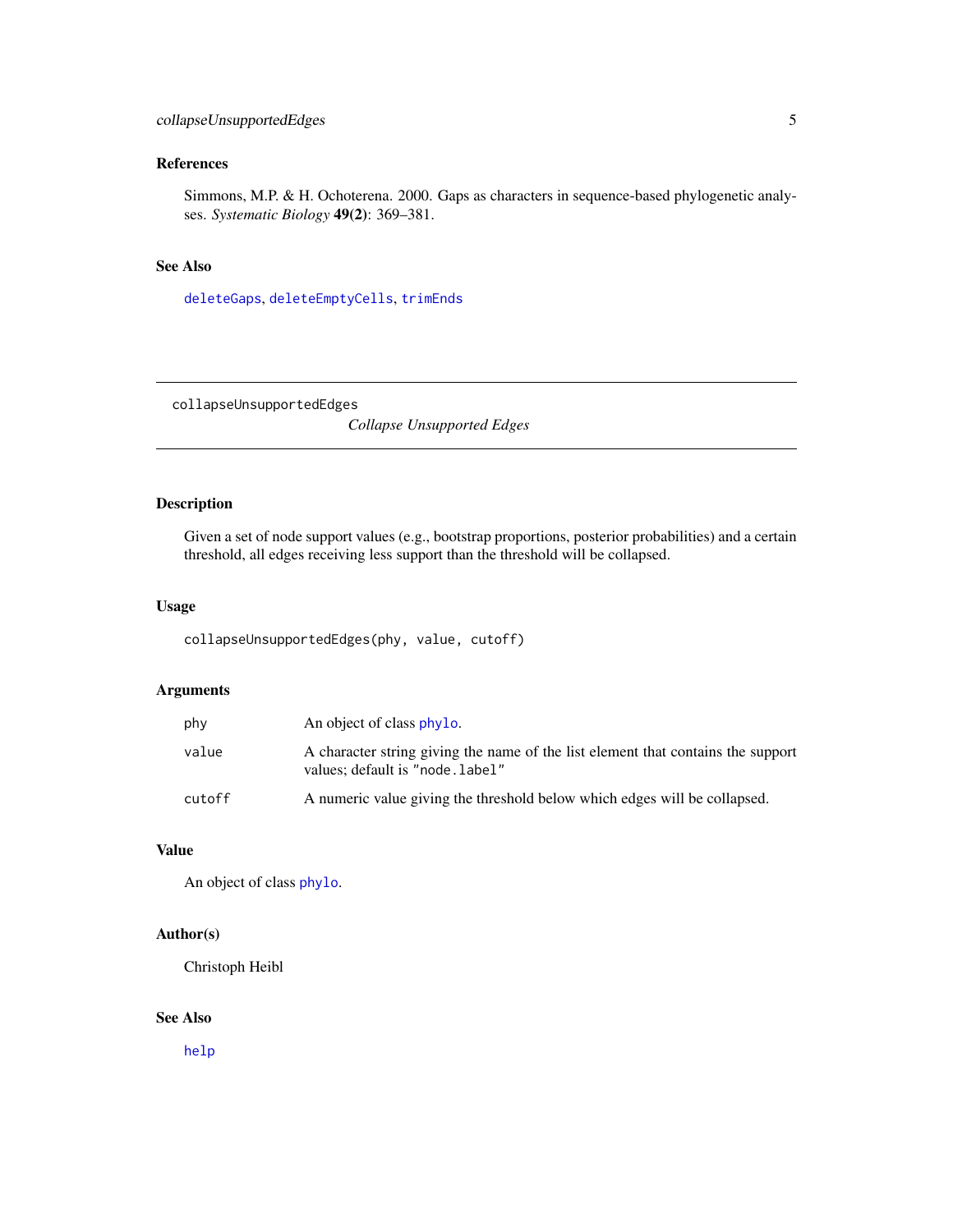#### Examples

```
## phylogeny of bark beetles
data(ips.tree)
## non-parametric bootstrap proportions (BP)
ips.tree$node.label
## collapse clades with < 70 BP
tr <- collapseUnsupportedEdges(ips.tree, "node.label", 70)
## show new topology
plot(tr, no.margin = TRUE)
```
<span id="page-5-1"></span>deleteEmptyCells *Delete Spurious Rows and Columns from DNA Alignments*

# Description

After subsetting (see e.g. [DNAbin](#page-0-0)), DNA sequence alignments can contain rows and columns that consist entirely of missing and/or ambiguous character states. deleteEmptyCells will delete all such rows (taxa) and columns (characters) from a DNA sequence alignment.

#### Usage

```
deleteEmptyCells(DNAbin, nset = c("-", "n", "?"),
  quiet = FALSE)
```
# Arguments

| DNAbin | an object of class DNAbin.                                                                                                               |
|--------|------------------------------------------------------------------------------------------------------------------------------------------|
| nset   | vector of mode character; rows or colums that consist <b>only</b> of the characters<br>given in nset will be deleted from the alignment. |
| auiet  | logical: if set to TRUE, screen output will be suppressed                                                                                |

#### Details

For faster execution, deleteEmptyCells handles sequences in ape's bit-level coding scheme. As a consequence, nset cannot be extended by the user and the use of IUPAC ambiguity symbols other than 'N' is currently not possible.

# Value

an object of class [DNAbin](#page-0-0).

#### Author(s)

Christoph Heibl

<span id="page-5-0"></span>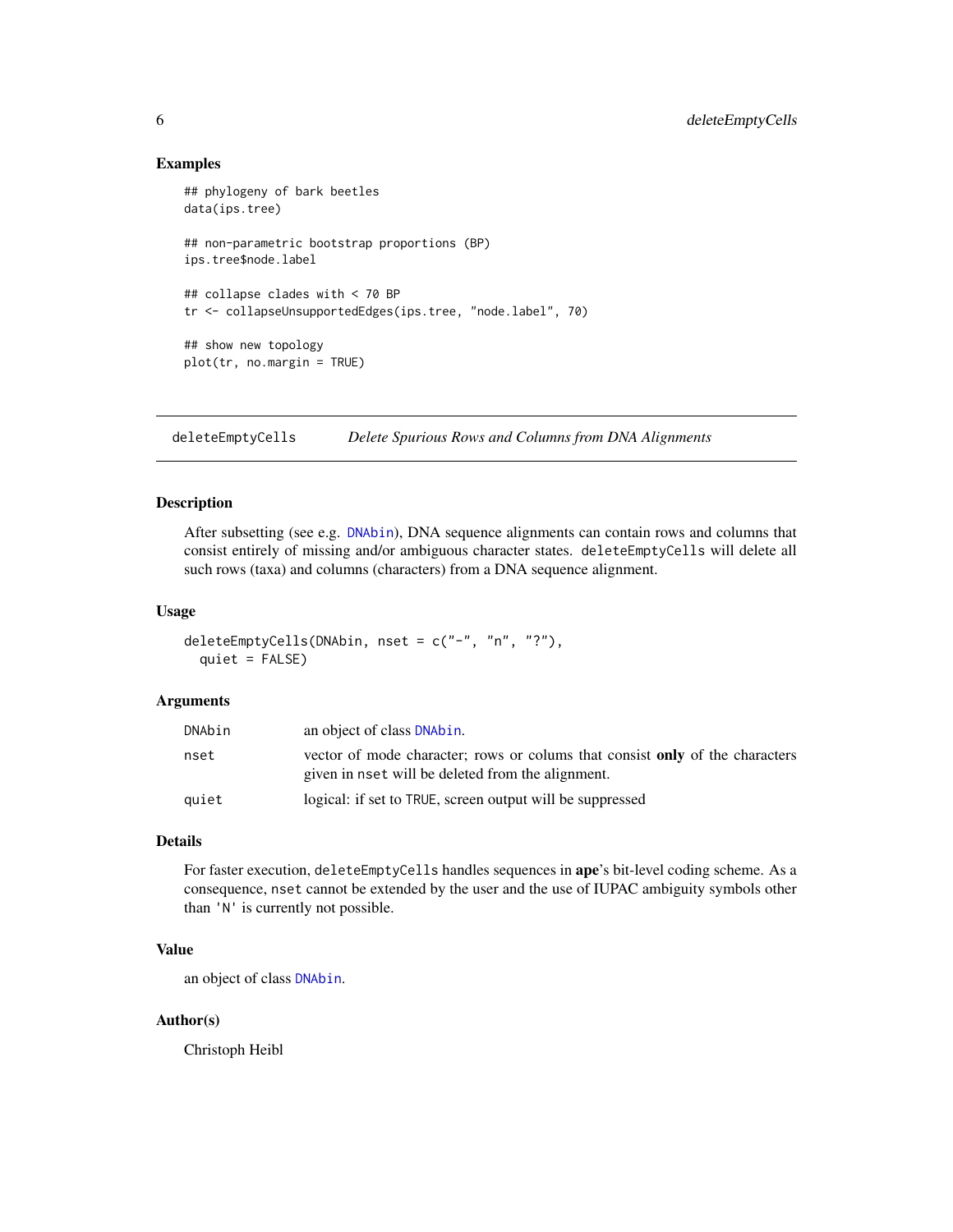#### <span id="page-6-0"></span> $delet$ e $Gaps$   $7$

# See Also

[trimEnds](#page-33-1), [deleteGaps](#page-6-1)

#### Examples

# COX1 sequences of bark beetles data(ips.cox1) # introduce completely ambiguous rows and colums x <- as.character(ips.cox1[1:6, 1:60]) x[3, ] <- rep("n", 60)  $x[, 20:24] < -$  rep("-", 6)  $x \leftarrow as.DNAbin(x)$ image(x) # delete those rows and colums x <- deleteEmptyCells(x) image(x)

<span id="page-6-1"></span>deleteGaps *Remove Gap/Indel Positions from Alignment*

#### Description

This function removes indel positions (or gaps) from a DNA sequence alignment. For faster execution, deleteGaps handles sequences in ape's bit-level coding scheme.

#### Usage

```
deleteGaps(x, nmax = nrow(x) - 4)
```
#### Arguments

| $\mathsf{x}$ | an object of class <b>DNAbin</b> .                                                                                                                                                  |
|--------------|-------------------------------------------------------------------------------------------------------------------------------------------------------------------------------------|
| nmax         | an integer number between $\theta$ and $nrow(x)$ - 2, which gives the maximum<br>number of gap characters ("-") that will be tolerated at any given alignment<br>position (column). |

#### Details

The default, nmax =  $nrow(x) - 4$ , removes all those positions from the alignment, which contain at least four non-gap characters, which is the minimum number of sequences needed to produce a non-trivial unrooted topology. All gaps will be excluded by selecting  $nmax = 0$  and half of all gaps with nmax =  $nrow(x)$  / 2.

In contrast, [del.gaps](#page-0-0) removes all gap characters from the alignment, so most probably the result will not be a set of sequences of equal length and the matrix will be coerced to a list.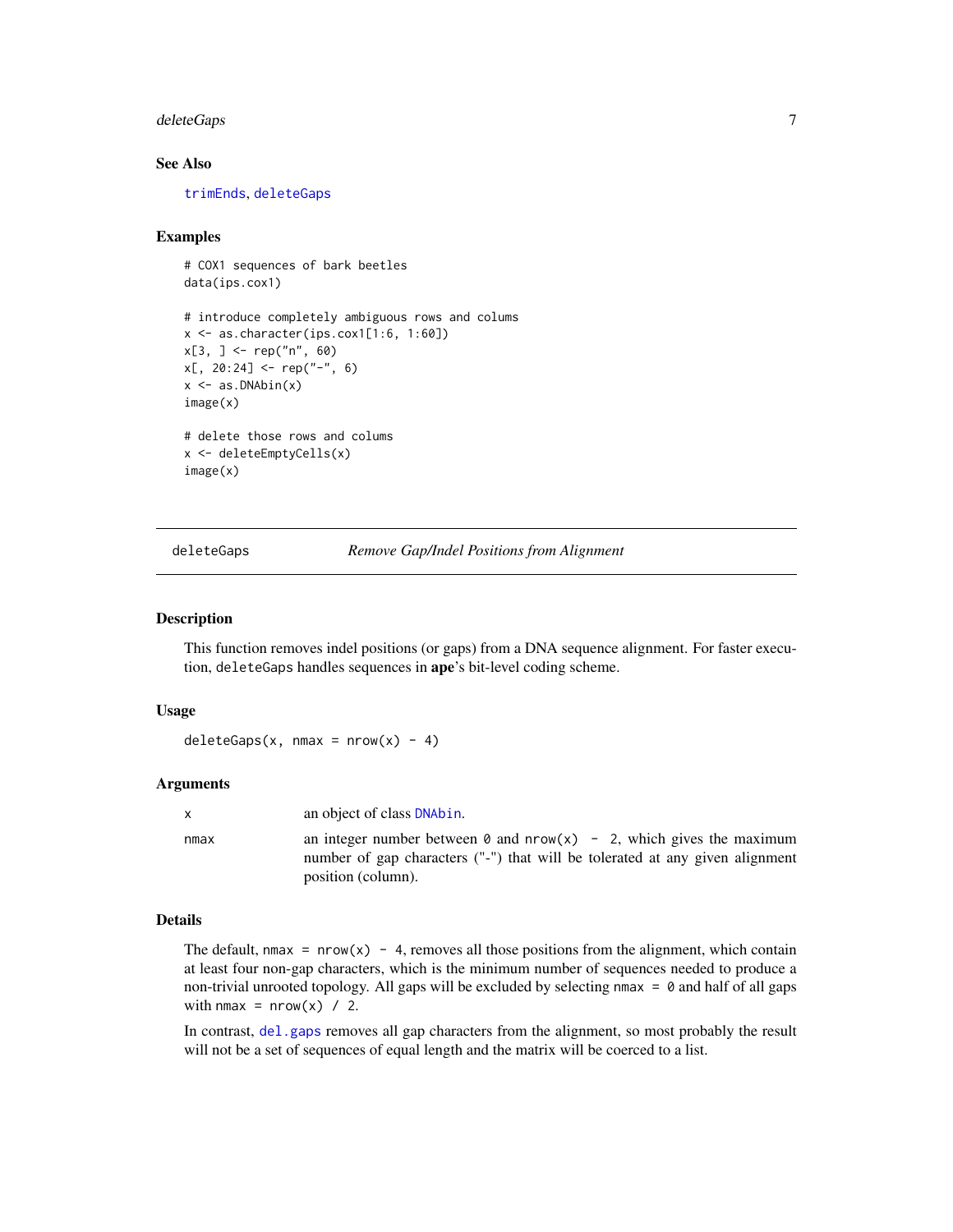#### <span id="page-7-0"></span>Value

an object of class [DNAbin.](#page-0-0)

#### Author(s)

Christoph Heibl

# See Also

[code.simple.gaps](#page-3-1) for coding of simple gaps, [del.gaps](#page-0-0) for removal of all gap symbols from an alignment, [gblocks](#page-9-1) and [aliscore](#page-2-1) for more sophisticated methods of cleaning/masking alignments.

<span id="page-7-1"></span>descendants *Descendants of an Internal Node in a Phylogeny*

# Description

For any given internal node of a phylogeny, the function returns a vector containing the node numbers descending from that node.

#### Usage

descendants(phy, node, type = "t", ignore.tip = TRUE, labels)

# Arguments

| phy        | an object of class phylo.                                                                                                                                                                    |
|------------|----------------------------------------------------------------------------------------------------------------------------------------------------------------------------------------------|
| node       | an integer giving the number of the internal node.                                                                                                                                           |
| type       | a character string, may be "terminal", "internal", "both", or any unambigu-<br>ous abbreviation of these.                                                                                    |
| ignore.tip | logical, if ignore $\text{tip} = \text{FALSE}$ , the function will issue an error when node is<br>not internal, otherwise the number of the corresponding terminal node will be<br>returned. |
| labels     | logical, determines if node labels are returned instead of node number, currently<br>ignored unless type $= "t".$                                                                            |

# Value

A vector containing terminal node numbers or tip labels.

#### Author(s)

Christoph Heibl

#### See Also

[sister](#page-30-1), [noi](#page-18-1)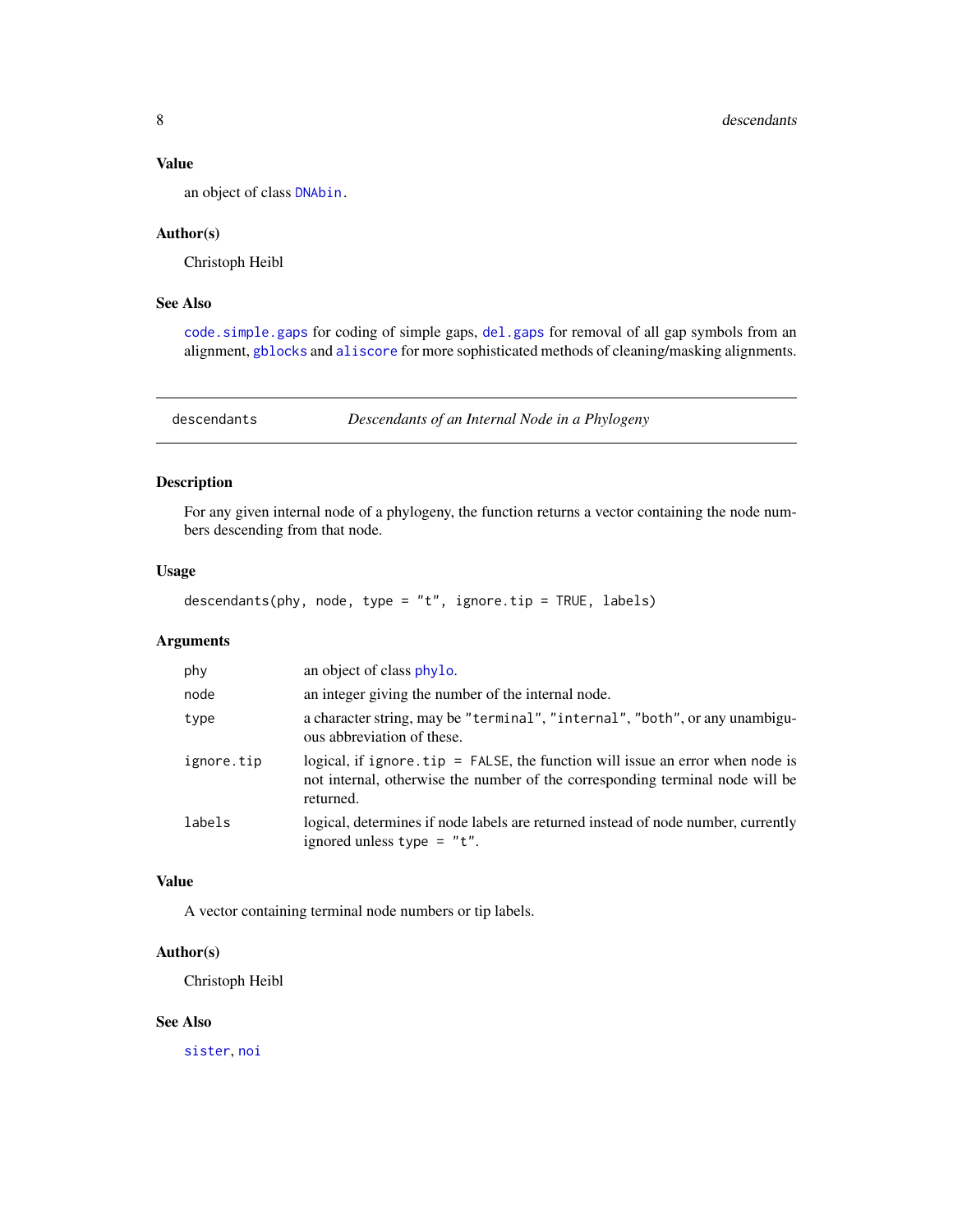#### <span id="page-8-0"></span>fixNodes 9

#### Examples

```
# generate a random tree with 12 terminal and 11 internal nodes:
tree <- rtree(12)
# get the descendants of internal node 15:
x <- descendants(tree, 15)
```
fixNodes *Standard Node Numbering in Phylo Objects*

#### Description

The function (re-)establishes the standard numbering of terminal and internal nodes in phylogenies represented as objects of class [phylo](#page-0-0).

#### Usage

fixNodes(phy)

#### Arguments

phy An object of class [phylo](#page-0-0).

#### Details

When reading phylogenetic trees from a NEXUS file that contains a translate section, it can happen that the terminal nodes (tips, leaves) of the corresponding phylo object are not numbered consecutively, which can be a problem in some downstream applications. You can use fixNodes to get the correct order of terminal node numbers.

fixNodes is also intended to re-establish the standard numbering of internal nodes and reorder all node value elements (e.g. node.label, posterior, ...) if a [phylo](#page-0-0) object has been modified by either [root](#page-0-0), [ladderize](#page-0-0), or [rotate](#page-0-0).

#### Value

An object of class [phylo](#page-0-0).

#### Note

fixNodes has been completely rewritten for ips version 1.0-0. It should now run absolutely stable and is much quicker. Nevertheless, I recommend checking carefully the results of fixNodes, until the function has been tested by a number of users. Then this comment will be removed.

#### Author(s)

Christoph Heibl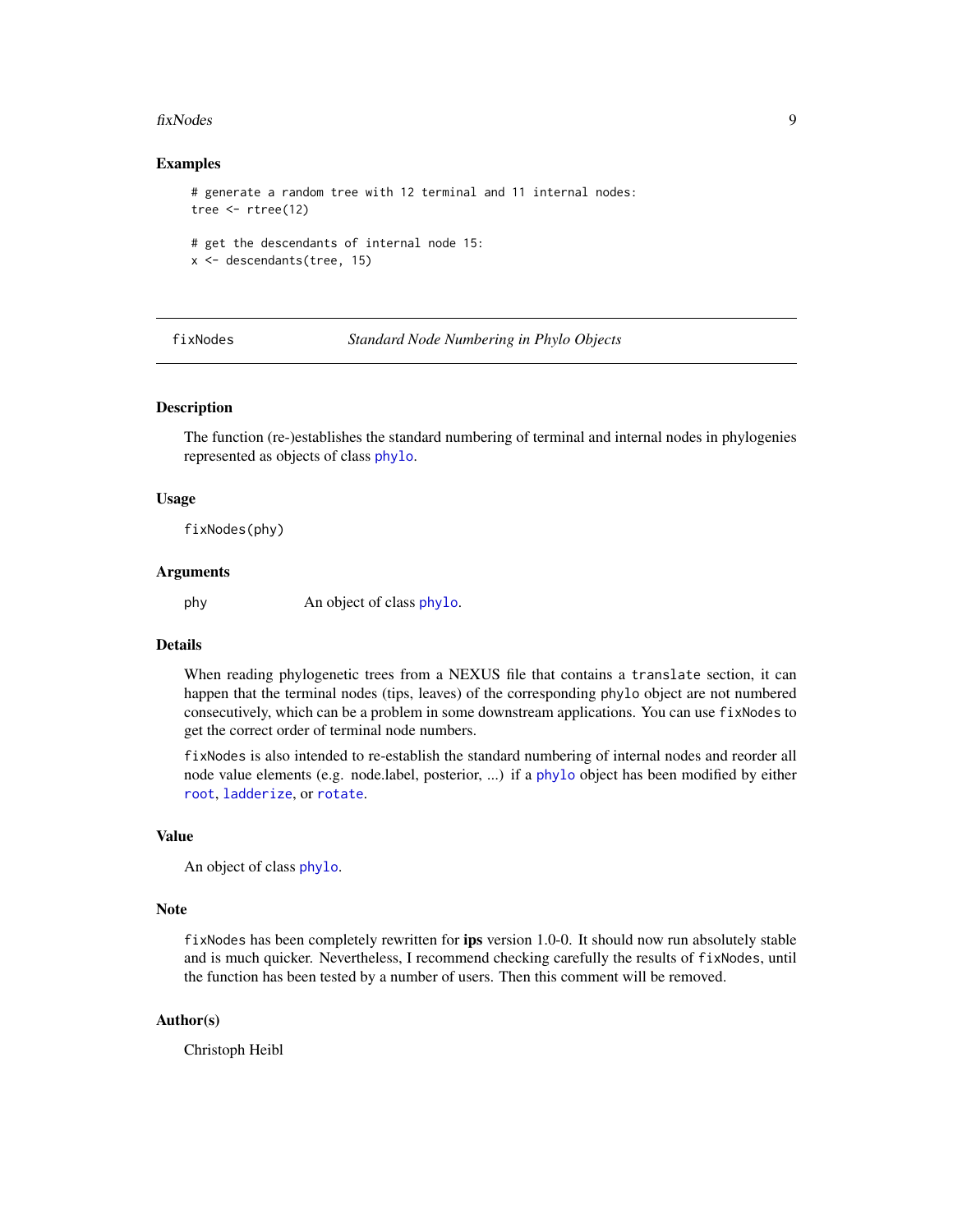# See Also

[read.tree](#page-0-0), [read.nexus](#page-0-0), [read.beast](#page-27-1) for reading trees in NEWICK and NEXUS format; [ladderize](#page-0-0) and [rotate](#page-0-0) for tree manipulation; node. support for plotting node support values has been moved to package viper.

<span id="page-9-1"></span>gblocks *Masking of Sequence Alignments with GBLOCKS*

#### Description

This function provides a wrapper to Gblocks, a computer program written in ANSI C language that eliminates poorly aligned positions and divergent regions of an alignment of DNA or protein sequences. Gblocks selects conserved blocks from a multiple alignment according to a set of features of the alignment positions.

# Usage

 $gblocks(x, b1 = .5, b2 = b1, b3 = ncol(x), b4 = 2, b5 = "a", exec)$ 

## Arguments

| $\mathsf{x}$   | a matrix of DNA sequences of classes DNAbin or alignment.                                                                                                                                                                                                                                                                                                                                                                                                                                                                                                                                                                                                                                                                                           |
|----------------|-----------------------------------------------------------------------------------------------------------------------------------------------------------------------------------------------------------------------------------------------------------------------------------------------------------------------------------------------------------------------------------------------------------------------------------------------------------------------------------------------------------------------------------------------------------------------------------------------------------------------------------------------------------------------------------------------------------------------------------------------------|
| b <sub>1</sub> | real number, the minimum number of sequences for a conserved position<br>given as a fraction. Values between 0.5 and 1.0 are allowed. Larger values will<br>decrease the number of selected positions, i.e. are more conservative. Defaults<br>to $0.5$                                                                                                                                                                                                                                                                                                                                                                                                                                                                                             |
| b2             | real number, the minimum number of sequences for a flank position given as<br>a fraction. Values must be equal or larger than b1. Larger values will decrease<br>the number of selected positions, i.e. are <i>more conservative</i> . Defaults to 0.5                                                                                                                                                                                                                                                                                                                                                                                                                                                                                              |
| b3             | integer, the maximum number of contiguous nonconserved positions; any<br>integer is allowed. Larger values will increase the number of selected position,<br>i.e. are less conservative. Defaults to the number of positions in the alignment.                                                                                                                                                                                                                                                                                                                                                                                                                                                                                                      |
| b4             | integer, the <b>minimum length of a block</b> , any integer equal to or bigger than 2 is<br>allowed. <i>Larger</i> values will <i>decrease</i> the number of selected positions, i.e. are<br>more conservative. Defaults to 2.                                                                                                                                                                                                                                                                                                                                                                                                                                                                                                                      |
| b <sub>5</sub> | a character string indicating the <b>treatment of gap positions</b> . Three choices are<br>possible. 1. "n": No gap positions are allowed in the final alignment. All<br>positions with a single gap or more are treated as a gap position for the block<br>selection procedure, and they and the adjacent nonconserved positions are elim-<br>inated. 2. "h": Only positions where $50\%$ or more of the sequences have a gap<br>are treated as a gap position. Thus, positions with a gap in less than 50% of the<br>sequences can be selected in the final alignment if they are within an appropri-<br>ate block. 3. "a": All gap positions can be selected. Positions with gaps are not<br>treated differently from other positions (default). |
| exec           | a character string indicating the path to the GBLOCKS executable.                                                                                                                                                                                                                                                                                                                                                                                                                                                                                                                                                                                                                                                                                   |

<span id="page-9-0"></span>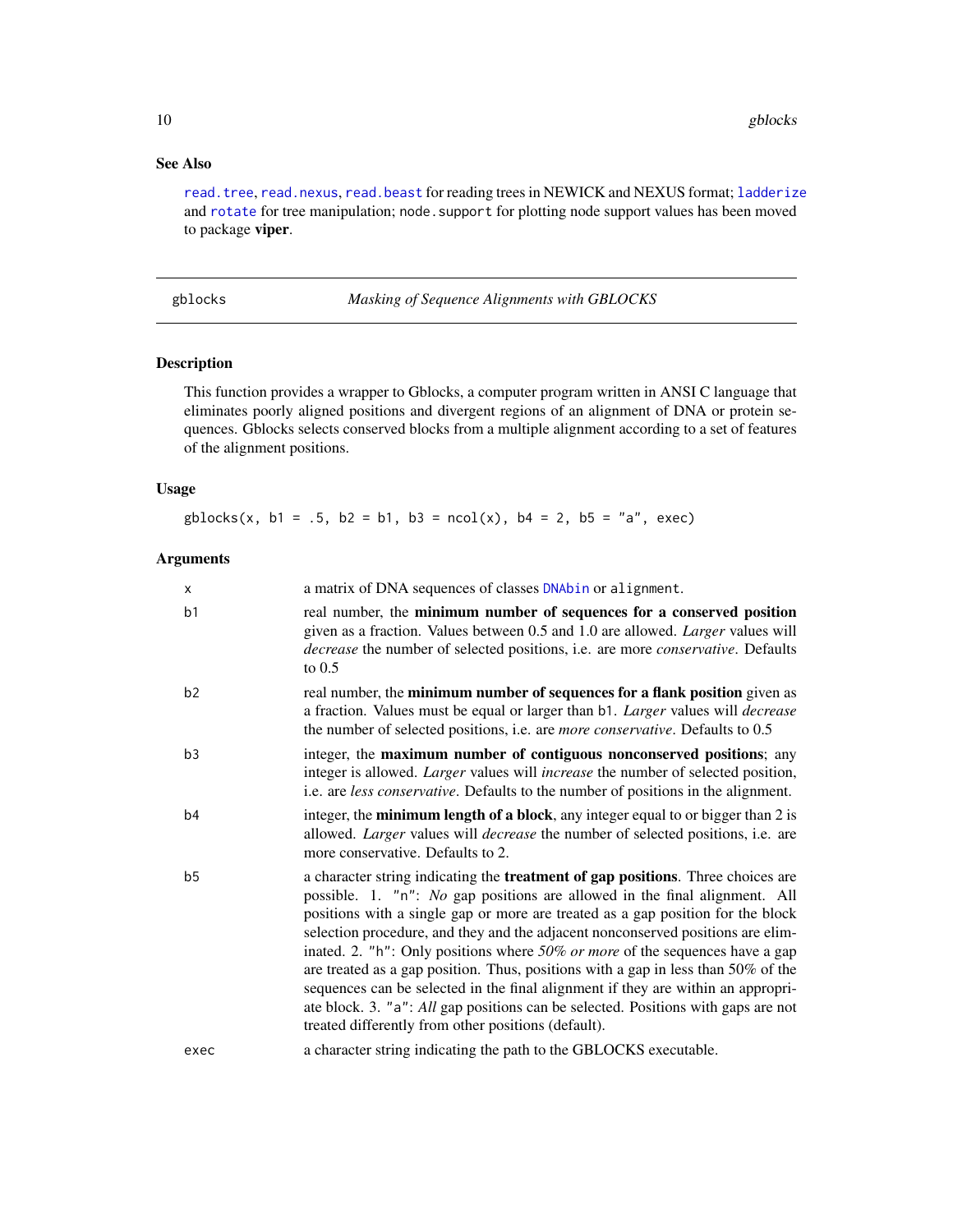#### <span id="page-10-0"></span>gblocks and the state of the state of the state of the state of the state of the state of the state of the state of the state of the state of the state of the state of the state of the state of the state of the state of th

#### Details

Explanation of the routine taken from the Online Documentation:

First, the degree of conservation of every positions of the multiple alignment is evaluated and classified as *nonconserved*, *conserved*, or *highly conserved*. All stretches of contiguous nonconserved positions bigger than a certain value  $(b3)$  are rejected. In such stretches, alignments are normally ambiguous and, even when in some cases a unique alignment could be given, multiple hidden substitutions make them inadequate for phylogenetic analysis.

In the remaining blocks, flanks are examined and positions are removed until blocks are surrounded by highly conserved positions at both flanks. This way, selected blocks are anchored by positions that can be aligned with high confidence.

Then, all gap positions -that can be defined in three different ways (b5)- are removed. Furthermore, nonconserved positions adjacent to a gap position are also eliminated until a conserved position is reached, because regions adjacent to a gap are the most difficult to align.

Finally, small blocks (falling below the limit of **b4**) remaining after gap cleaning are also removed.

#### Value

```
matrix of class "DNAbin"
```
#### Note

From phyloch version 1.4-80 on, the defaults parameters of gblocks have been changed to be least conservative.

gblocks was last updated and tested to work with Gblocks 0.91b. If you have problems getting the function to work with a newer version of Gblocks, please contact the package maintainer.

# Author(s)

Christoph Heibl

#### References

Castresana, J. 2000. Selection of conserved blocks from multiple alignments for their use in phylogenetic analysis. *Molecular Biology and Evolution* 17, 540-552.

Talavera, G., and J. Castresana. 2007. Improvement of phylogenies after removing divergent and ambiguously aligned blocks from protein sequence alignments. *Systematic Biology* 56, 564-577.

Gblocks website: <http://molevol.cmima.csic.es/castresana/Gblocks.html>

#### See Also

[mafft](#page-13-1) and [prank](#page-21-1) for sequence alignment; [aliscore](#page-2-1) for another alignment masking algorithm.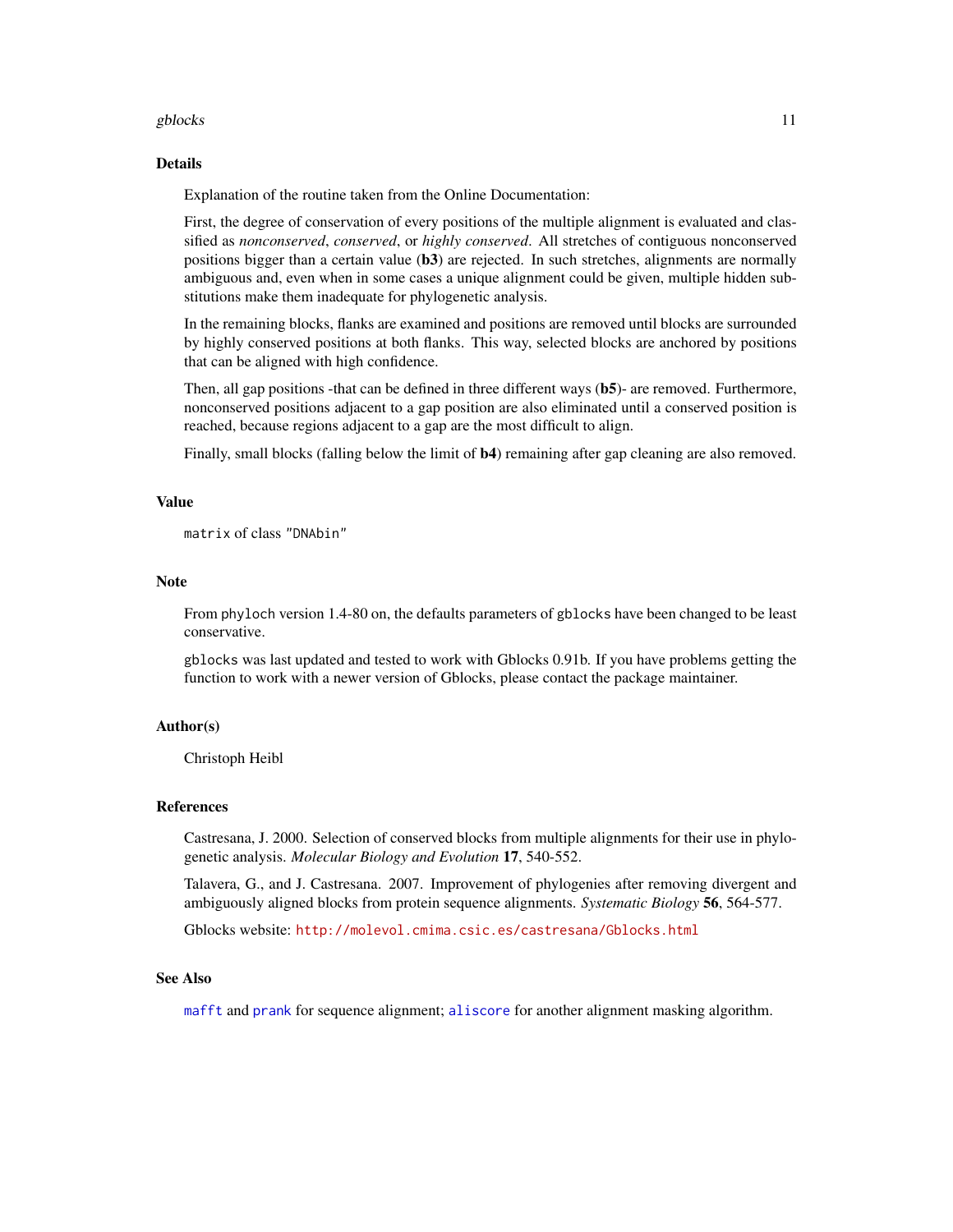<span id="page-11-0"></span>

# Description

This DNA alignment contains 376 positions of 42 sequences of 16S ribosomal DNA of the bark beetle genera *Ips*, *Orthotomicus*, and *Pityogenes* (Scolytinae, Curculionidae, Coleoptera).

#### Usage

data(ips.16S)

# Format

The sequences are stored in binary format (see [DNAbin](#page-0-0)).

#### Source

The sequences were downloaded and assembled from the Nucleotide resitory at GenBank on February 8, 2014.

#### References

The nucleotide database on the NCBI website: <http://www.ncbi.nlm.nih.gov/nuccore>

#### Examples

data(ips.16S)

ips.28S *Bark Beetle 28S Sequences*

# Description

This DNA alignment contains 562 positions of 28 sequences of 28S ribosomal DNA of the bark beetle genus *Ips* (Scolytinae, Curculionidae, Coleoptera).

#### Usage

data(ips.28S)

## Format

The sequences are stored in binary format (see [DNAbin](#page-0-0)).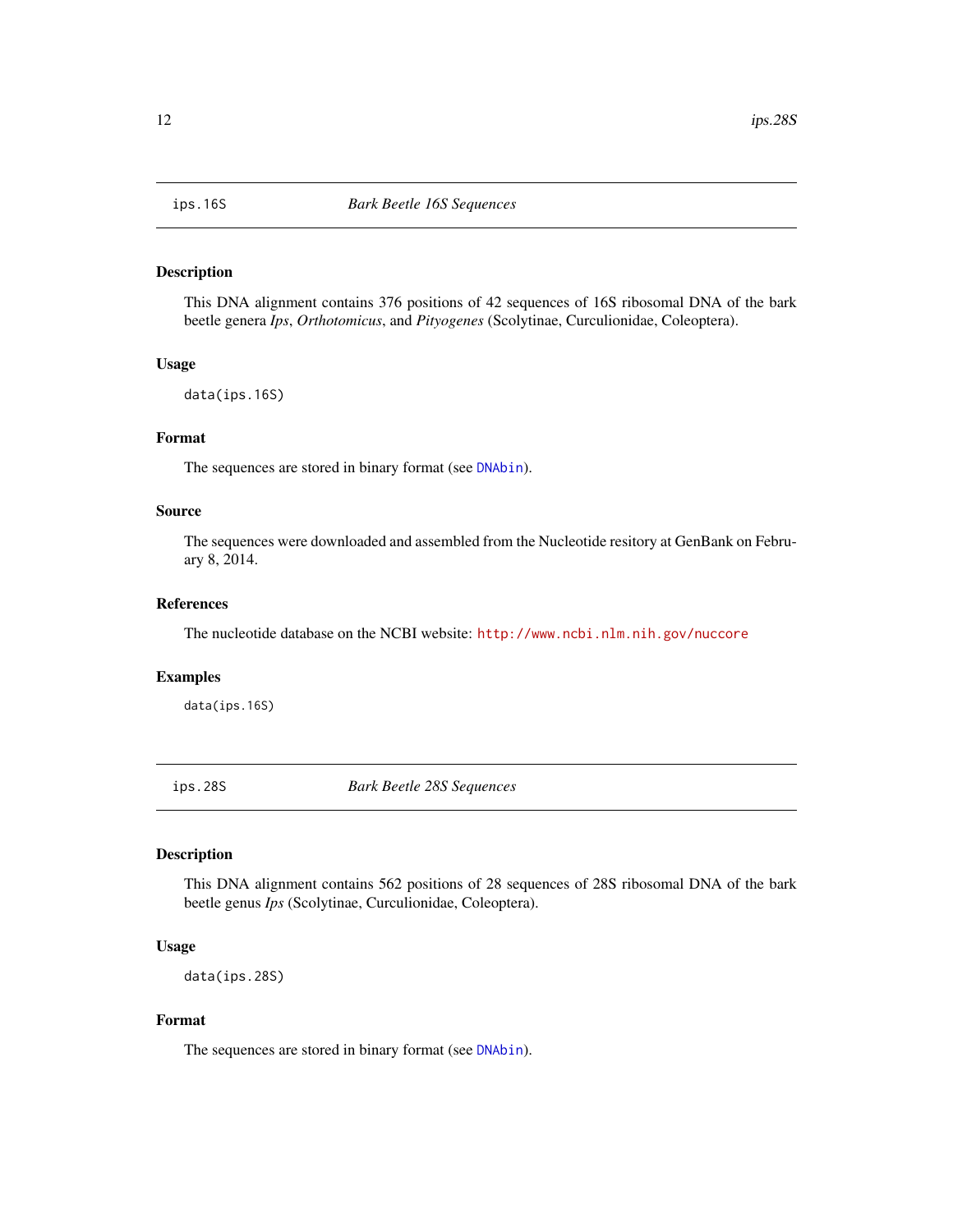#### <span id="page-12-0"></span> $i$ ps.cox1 13

# Source

The sequences were downloaded and assembled from the Nucleotide resitory at GenBank on February 8, 2014.

#### References

The nucleotide database on the NCBI website: <http://www.ncbi.nlm.nih.gov/nuccore>

# Examples

data(ips.28S)

ips.cox1 *Bark Beetle COX1 Sequences*

# Description

This DNA alignment contains 770 positions of 26 sequences of cox1 of the bark beetle genera *Ips*, *Orthotomicus*, and *Pityogenes* (Scolytinae, Curculionidae, Coleoptera).

#### Usage

data(ips.cox1)

#### Format

The sequences are stored in binary format (see [DNAbin](#page-0-0)).

#### Source

The sequences were downloaded and assembled from the Nucleotide resitory at GenBank on February 8, 2014.

#### References

The nucleotide database on the NCBI website: <http://www.ncbi.nlm.nih.gov/nuccore>

#### Examples

data(ips.cox1)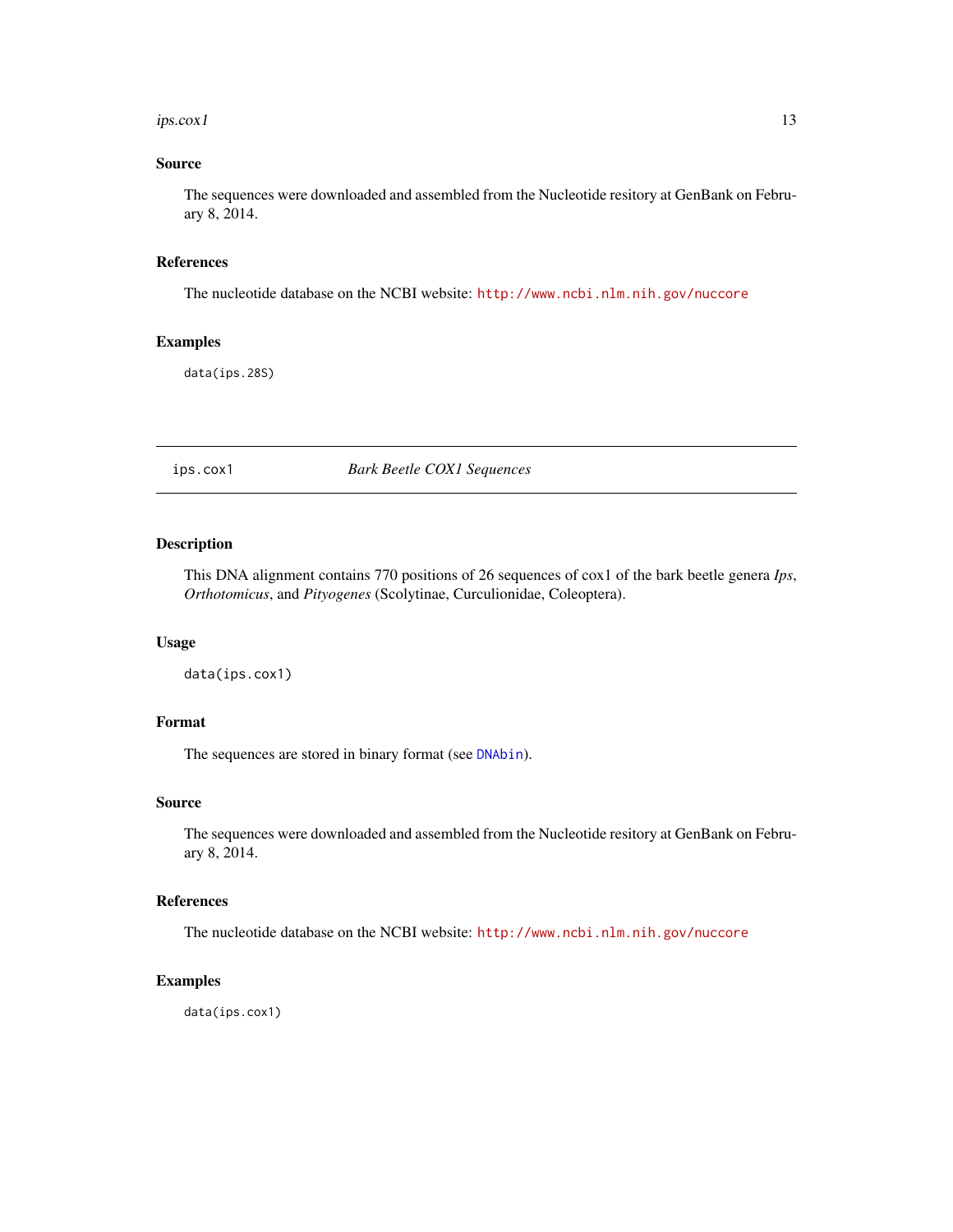<span id="page-13-0"></span>

#### Description

Phylogentic tree of bark beetles (genus *Ips*).

#### Usage

data(ips.tree)

# Format

The format is: List of 5 \$ edge : int [1:72, 1:2] 38 39 39 40 41 42 42 43 44 45 ... \$ Nnode : int 36 \$ tip.label : chr [1:37] "Ips\_acuminatus" "Ips\_duplicatus" "Ips\_integer" "Ips\_plastographus" ... \$ edge.length: num [1:72] 0.2806 0.0727 0.0295 0.0097 0.021 ... \$ node.label : chr [1:36] "" "100" "21" "12" ... - attr $(*, "class") = chr "phylo" - attr(*, "order") = chr "cladewise"$ 

# Examples

data(ips.tree) plot(ips.tree)

<span id="page-13-1"></span>mafft *DNA Sequence Alignment with MAFFT*

# Description

This function is a wrapper for MAFFT and can be used for sequence and profile aligning.

# Usage

```
mafft(x, y, add, method = "auto", maxiterate = 0, op = 1.53,
   ep = 0.0, gt, options, path, quiet)
```
# Arguments

| $\mathsf{X}$ | An object of class DNAbin.                                                                                                               |
|--------------|------------------------------------------------------------------------------------------------------------------------------------------|
| y            | An object of class DNAbin, if given both x and y are preserved and aligned to<br>each other ("profile alignment").                       |
| add          | A character string giving the method used for adding y to x: "add", "addprofile"<br>(default), or any unambiguous abbreviation of these. |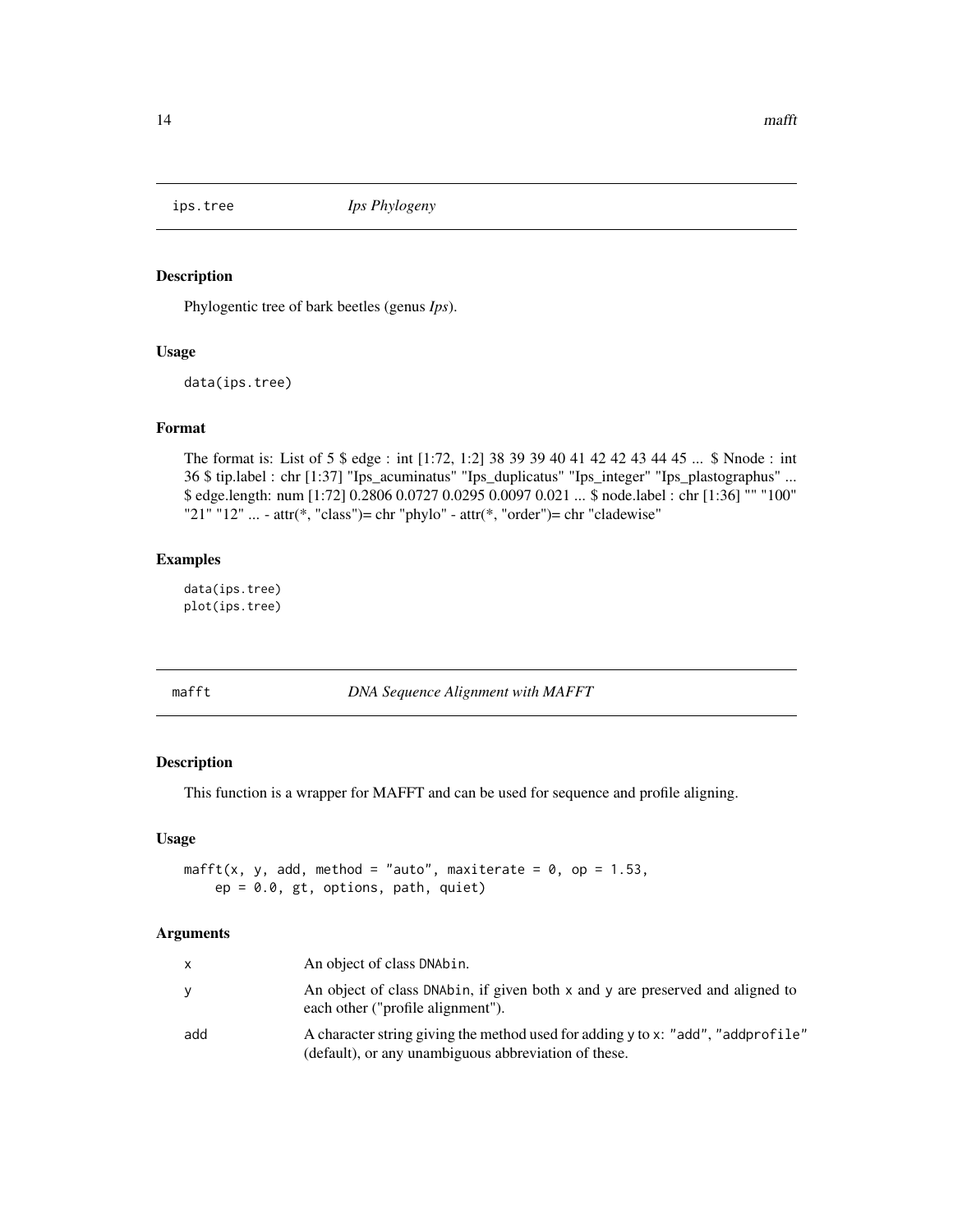#### <span id="page-14-0"></span> $m$ afft $15$

| method     | A character string giving the alignment method. Available accuracy-oriented<br>methods for less than 200 sequences are "localpair", "globalpair", and<br>"genafpair" as well as "retree 1" and "retree 2" for speed-oriented align-<br>ment. The default is "auto", which lets MAFFT choose an opproriate alignment<br>method. |
|------------|--------------------------------------------------------------------------------------------------------------------------------------------------------------------------------------------------------------------------------------------------------------------------------------------------------------------------------|
| maxiterate | An integer giving the number of cycles of iterative refinement to perform. Pos-<br>sible choices are 0: progressive method, no iterative refinement (default); 2: two<br>cycles of iterative refinement; 1000: at most 1000 cycles of iterative refinement.                                                                    |
| op         | A numeric giving the gap opening penalty at group-to-group alignment; de-<br>fault 1.53.                                                                                                                                                                                                                                       |
| ep         | A numeric giving the offset value, which works like gap extension penalty,<br>for group-to-group alignment; default 0.0, but 0.123 is recommende if no long<br>indels are expected.                                                                                                                                            |
| gt         | An object of class phylo that is to be used as a guide tree during alignment.                                                                                                                                                                                                                                                  |
| options    | A vector of mode character specifying addional arguments to MAFFT, that are<br>not included in mafft such as, e.g., --adjustdirection.                                                                                                                                                                                         |
| path       | A character string indicating the path to the MAFFT executable.                                                                                                                                                                                                                                                                |
| quiet      | Logical, if set to TRUE, mafft progress is printed out on the screen.                                                                                                                                                                                                                                                          |
|            |                                                                                                                                                                                                                                                                                                                                |

# Details

"localpair" selects the L-INS-i algorithm, probably most accurate; recommended for  $\langle 200 \rangle$  sequences; iterative refinement method incorporating local pairwise alignment information.

"globalpair" selects the G-INS-i algorithm suitable for sequences of similar lengths; recommended for <200 sequences; iterative refinement method incorporating global pairwise alignment information.

"genafpair" selects the E-INS-i algorithm suitable for sequences containing large unalignable regions; recommended for <200 sequences.

"retree 1" selects the FFT-NS-1 algorithm, the simplest progressive option in MAFFT; recommended for >200 sequences.

"retree 2" selects the FFT-NS-2 algorithm that uses a second iteration of alignment based on a guide tree computed from an FFT-NS-1 aligment; this is the default in MAFFT; recommended for >200 sequences.

# Value

```
A matrix of class "DNAbin".
```
# Note

mafft was last updated and tested to work with MAFFT 7.032. If you have problems getting the function to work with a newer version of MAFFT, please contact the package maintainer.

# Author(s)

Christoph Heibl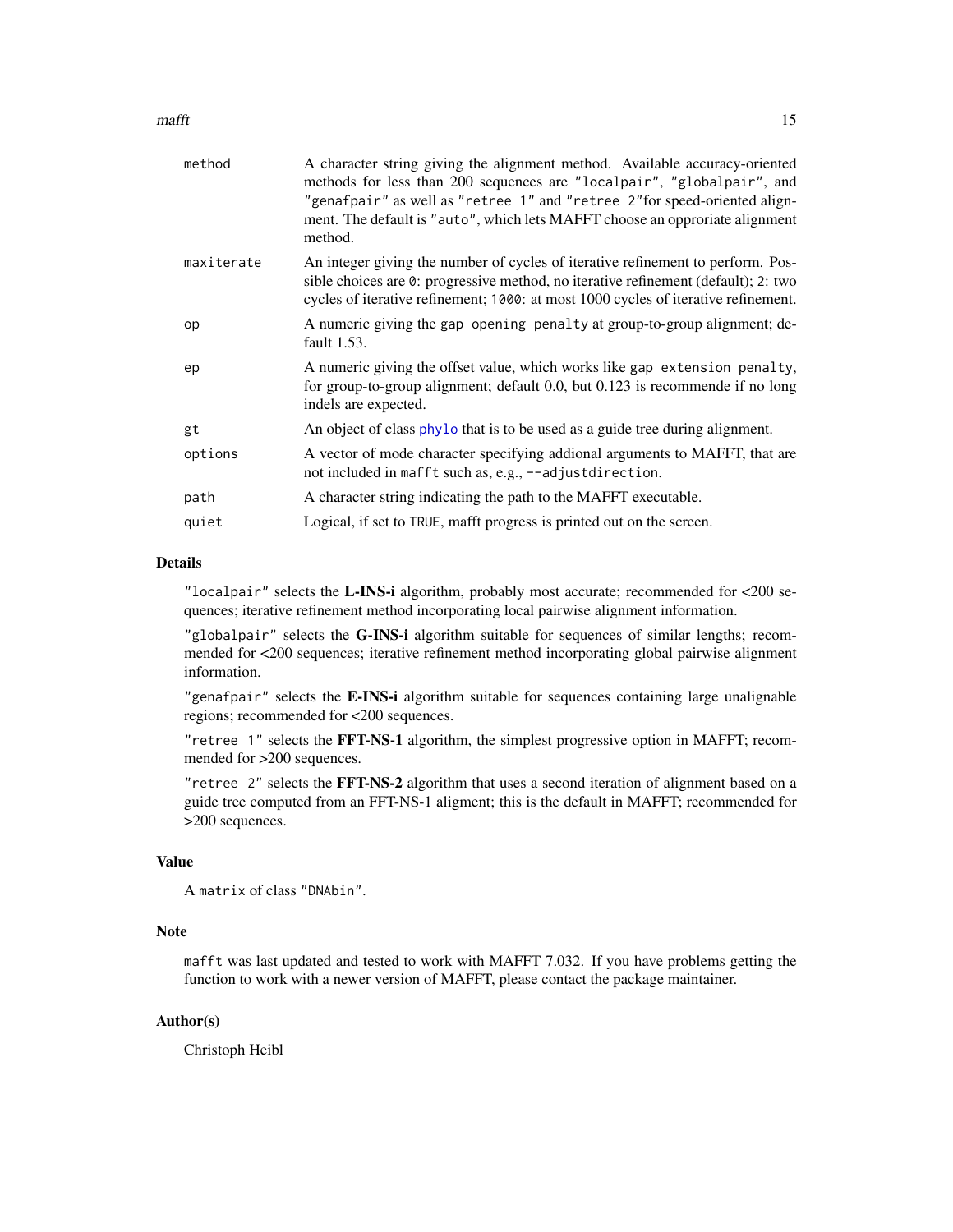#### <span id="page-15-0"></span>References

Katoh, K. and H. Toh. 2008. Recent developments in the MAFFT multiple sequence alignment program. *Briefings in Bioinformatics* 9: 286-298.

Katoh, K., K.-i. Kuma, H. Toh, and T. Miyata. 2005. Mafft version 5: improvement in accuracy of multiple sequence alignment. *Nucleic Acids Research* 33: 511–518.

Katoh, K., K. Misawa, K.-i. Kuma, and T. Miyata. 2002. Mafft: a novel method for rapid multiple sequence alignment based on fast Fourier transform. *Nucleid Acids Research* 30: 3059–3066.

<http://mafft.cbrc.jp/alignment/software/index.html>

#### See Also

[read.fas](#page-29-1) to import DNA sequences; [prank](#page-21-1) for another alignment algorithm; [gblocks](#page-9-1) and [aliscore](#page-2-1) for alignment cleaning.

<span id="page-15-1"></span>mrbayes *Bayesian MCMC Tree Search with MrBayes*

#### Description

This function is a wrapper for Bayesian phylogenetic tree search through MrBayes (Ronquist & Huelsenbeck, 2003) with either DNA (mrbayes) or morphological (mrbayes.mixed) data.

#### Usage

```
mrbayes(x, file = "", nst = 6, rates = "invgamma", ngammacat = 4,
   nruns = 2, ngen = 1e+06, printfreq = 100, samplefreq = 10,
   nchains = 4, savebrlens = "yes", temp = 0.2, burnin = 10,
   contype = "allcompat", run = FALSE)
```

```
mrbayes.mixed(x, file, nst = 6, rates = "invgamma", ngammacat = 4, nruns = 2,
ngen = 1e+06, printfreq = 100, samplefreq = 10, nchains = 4,
savebrlens = "yes", temp = 0.2, burnin = 10, contype = "allcompat", run = TRUE)
```
#### Arguments

| X         | An object of class DNAbin in the case of mrbayes or a matrix of mode character<br>in the case of mrbayes. mixed.   |
|-----------|--------------------------------------------------------------------------------------------------------------------|
| file      | A character string, giving the name of the MrBayes input file.                                                     |
| nst       | An integer giving the number of rates in the model of sequence evolution.                                          |
| rates     | A character string; allowed are "equal", "gamma", "propiny", "invgamma",<br>and "adgamma"; the default is "equal". |
| ngammacat | An integer; the number rate categories for the discretized Gamma distribution;<br>the default is 4.                |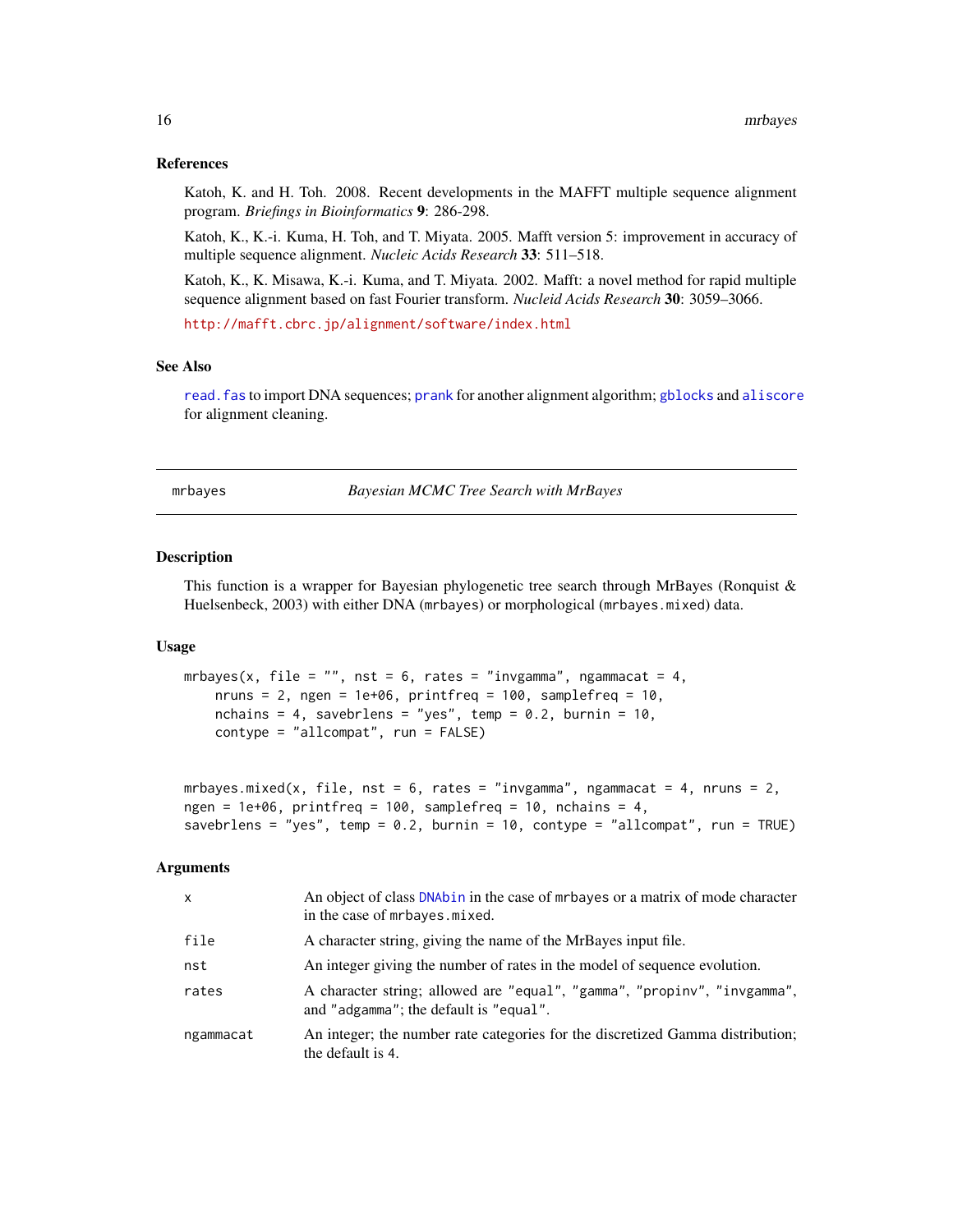#### <span id="page-16-0"></span>mrbayes and the state of the state of the state of the state of the state of the state of the state of the state of the state of the state of the state of the state of the state of the state of the state of the state of th

| nruns      | An integer; the number of runs.                                                                                                                                                                      |
|------------|------------------------------------------------------------------------------------------------------------------------------------------------------------------------------------------------------|
| ngen       | An integer; the number of states of the MCMC.                                                                                                                                                        |
| printfreq  | An integer; the interval between states of the MCMC to be printed on the screen                                                                                                                      |
| samplefreq | An integer; the interval between states of the MCMC to be <b>sampled</b> .                                                                                                                           |
| nchains    | An integer; number of Metropolis coupled MCMCs in each run.                                                                                                                                          |
| savebrlens | Logical; shall branch lengths be saved.                                                                                                                                                              |
| temp       |                                                                                                                                                                                                      |
| burnin     | An integer; the number of samples from the MCMC to be discarded prior to<br>further analysis.                                                                                                        |
| contype    | A character string; the type of consensus tree calculated from the posterior<br>distribution of trees: either "halfcompat" (majority-rule consensus tree) or<br>"allcombat" (strict consensus tree). |
| run        | Logical; run = FALSE will only print the NEXUS file, run = TRUE will also<br>start the MCMC runs, if the path argument is correctly specified.                                                       |

# Details

mrbayes was last updated and tested with MrBayes v3.2.2 under R 3.1.0 on a x86\_64-appledarwin10.8.0 (64-bit) platform. It is intended to offer a simply parameterized building block for larger scripts.

# Value

None; a NEXUS file with MrBayes block is written to a file and, if run = TRUE, the MCMC runs in MrBayes are started.

#### Author(s)

Christoph Heibl

#### References

J. P. Huelsenbeck & Ronquist F. 2001. MrBayes: Bayesian inference of phylogenetic trees. *Bioinformatics* 17: 754-755.

Ronquist F. & J. P. Huelsenbeck. 2003. MrBayes 3: Bayesian phylogenetic inference under mixed models. *Biometrics* 19: 1572-1574.

MrBayes website: <http://mrbayes.sourceforge.net/>.

# See Also

[mafft](#page-13-1) and [prank](#page-21-1) for sequence alignment; [raxml](#page-22-1) for maximum likelihood tree search.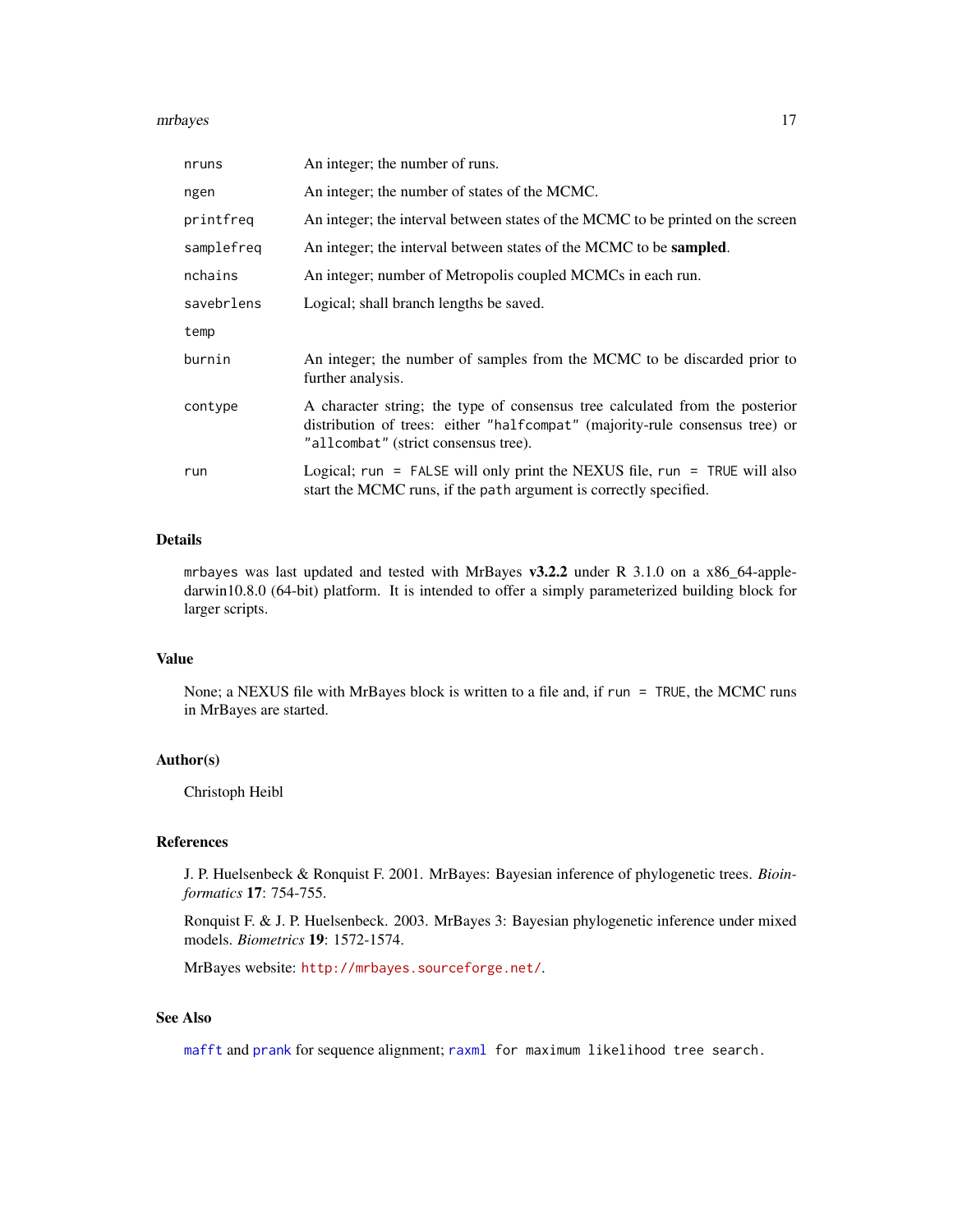# Examples

```
# DNA sequence data:
# ------------------
data(ips.cox1)
x \le - ips.cox1[, 100:140] # tiny alignment
# print NEXUS file with MrBayes block to working directory
# --------------------------------------------------------
mrbayes(x, file = "", ngen = 100, run = FALSE)
```

| <i>MULTISTATE</i><br>multistate |
|---------------------------------|
|---------------------------------|

#### <span id="page-17-1"></span>Description

These functions provide wrappers to BayesMultiState in the BayesTraits package written by Mark Pagel and Andrew Meade.

# Usage

```
multistateML(phy, traits, model = "ARD", anc.states = TRUE,
 path = "/Applications/BayesTraits", dir = NULL)
```

```
multistateMCMC(phy, traits, model = "ARD", anc.states = TRUE,
    rd = 2, rjhp = NULL, fixNodes = NULL, it = 1e+05, bi = 10000,
    sa = 1000, path = "/Applications/BayesTraits", dir = NULL)
```
# Arguments

| phy        | an object of class phylo.                                                                                                                                                                                                                                                                                                                                                                                                                                                                                                                                                                                  |
|------------|------------------------------------------------------------------------------------------------------------------------------------------------------------------------------------------------------------------------------------------------------------------------------------------------------------------------------------------------------------------------------------------------------------------------------------------------------------------------------------------------------------------------------------------------------------------------------------------------------------|
| traits     | a data, frame with two colums. The first column contains the taxon labels, the<br>second column contains the character states.                                                                                                                                                                                                                                                                                                                                                                                                                                                                             |
| model      |                                                                                                                                                                                                                                                                                                                                                                                                                                                                                                                                                                                                            |
| anc.states | either logical or a list, the latter containing the tip labels of those internal<br>nodes, for which the likelihood of ancestral character states should be estimated.                                                                                                                                                                                                                                                                                                                                                                                                                                     |
| rd         | a real number, giving the RateDev parameter, i.e., the deviation of the normal<br>distribution, that changes to the rates are drawn from. Should be set such that<br>acceptance of the rate parameters is about 0.2.                                                                                                                                                                                                                                                                                                                                                                                       |
| rjhp       | a character string giving the details of priors and hyperpriors for the reversible<br>jump MCMC (rjMCMC). If left NULL, a conventional MCMC is used. In order to<br>use the riMCMC, you must specify the distribution of the prior and the interval<br>of the uniform hyperprior distribution that seeds it. For example, $\exp$ 0 30<br>specifies an exponential distribution seeded from a uniform distribution on the<br>interval 0 to 30, and gamma $\theta$ 10 $\theta$ 10 specifies a gamma prior with its mean<br>and standard deviation seeded from uniform distributions on the interval 0 to 10. |

<span id="page-17-0"></span>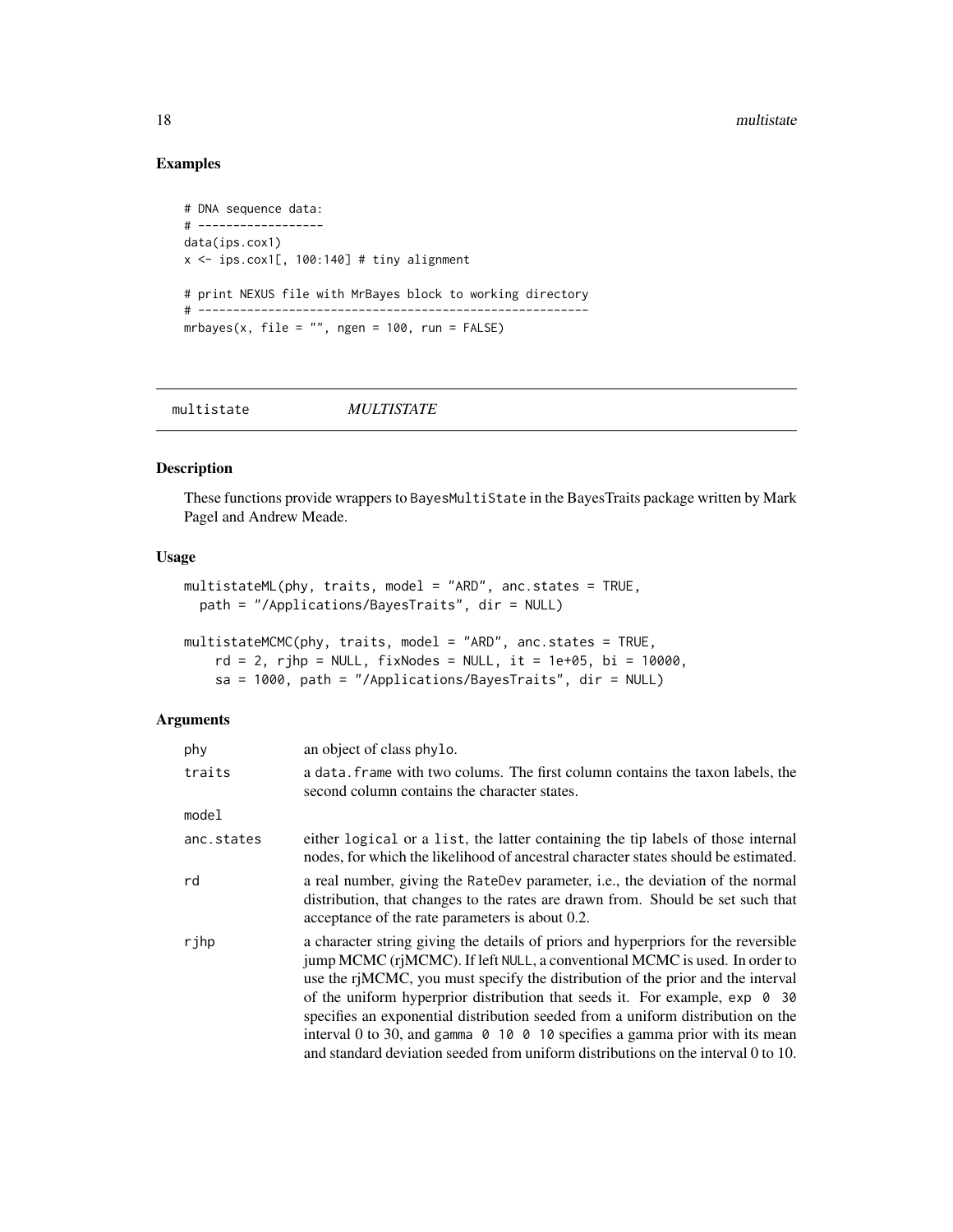<span id="page-18-0"></span>

| fixNodes | a list giving fixed character states of certain internal nodes. This argument cor-<br>responds to the fossil command in the MultiState manual.                                                                                                                                                                     |
|----------|--------------------------------------------------------------------------------------------------------------------------------------------------------------------------------------------------------------------------------------------------------------------------------------------------------------------|
| it       | numeric, sets the number of iterations to run the MCMC for.                                                                                                                                                                                                                                                        |
| bi       | numeric, sets the number of iterations of the MCMC that will be discarded as<br>burn-in.                                                                                                                                                                                                                           |
| sa       | numeric, sets the the sample period in the MCMC.                                                                                                                                                                                                                                                                   |
| path     | a character string giving the path to executables in the Bayes Traits package.                                                                                                                                                                                                                                     |
| dir      | a character string giving a directory name where the input and output files will<br>be stored. The directory will be created by multistateML and must not exist<br>already. If $\text{dir} = \text{NULL}$ (default) input and output is written to the working<br>directory (thereby overwriting existing output). |

#### Author(s)

Christoph Heibl

# References

The BayesTraits manual: [http://www.evolution.rdg.ac.uk/Files/BayesTraits-V1.0-Manua](http://www.evolution.rdg.ac.uk/Files/BayesTraits-V1.0-Manual.pdf)l. [pdf](http://www.evolution.rdg.ac.uk/Files/BayesTraits-V1.0-Manual.pdf).

Pagel, M., A. Meade, and D. Barker. 2004. Bayesian estiamation of ancestral character states on phylogenies. *Syst. Biol.* 53: 673-684.

Pagel, M. and A. Meade. 2006. Bayesian analysis of correlated evolution of discrete characters by reversible-jump Markov chain Monte Carlo. *Am. Nat.* 167: 808-825.

#### See Also

[ace](#page-0-0)

<span id="page-18-1"></span>

noi *Identification of MRCAs for Clades*

# Description

This function identifies the most recent common ancestor (MRCA) nodes for one or more sets of taxa/tips.

# Usage

```
noi(phy, group, regex = FALSE, stem = FALSE, monophyletic = FALSE)
```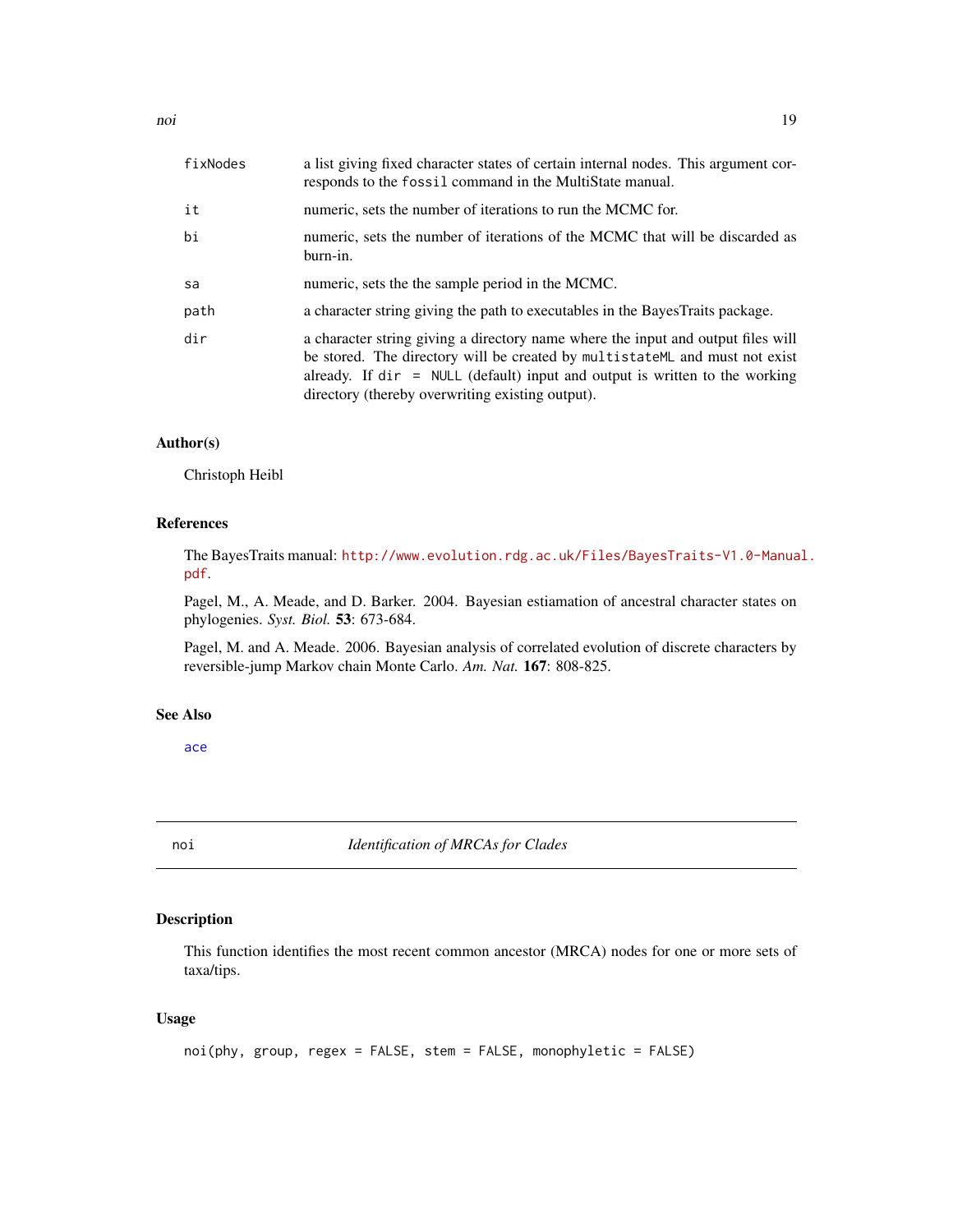#### <span id="page-19-0"></span>Arguments

| phy          | an object of class phylo.                                                                                                                                                             |
|--------------|---------------------------------------------------------------------------------------------------------------------------------------------------------------------------------------|
| group        | a vector or list of vectors of mode character specifying the taxon set(s).                                                                                                            |
| regex        | a logical, if regex = TRUE, taxon sets are matched to the tip labels as regular<br>expressions of the form "taxon1 taxon2"; otherwise strings will be matched<br>exactly (see which). |
| stem         | logical                                                                                                                                                                               |
| monophyletic | logical                                                                                                                                                                               |

# Value

a vector of mode "numeric"

#### Author(s)

Christoph Heibl

# See Also

[mrca](#page-0-0); [descendants](#page-7-1) for the contrary operation to noi.

# Examples

```
# molecular phylogeny of Eurasian vipers:
# ---------------------------------------
#data(viperidae)
#gen <- sapply(viperidae$tip.label, function(x) unlist(strsplit(x, "_"))[1])
#tax <- data.frame(genus = gen, species = viperidae$tip.label, row.names = NULL)
# group be a data frame
# ----------------------------------------------------
## .. to be added ..
# group can be a list
# -------------------
#myclades <- split(tax$species, tax$genus)
#nds <- noi(viperidae, myclades)
#plot(viperidae)
#nodeInfo(nds)
# group might contain tip numbers
# -------------------------------
#group <- list(c(17, 22), c(13, 1))
#plot(viperidae)
#append2tips(phy, tips = unlist(group), pch = 19)
#nds <- noi(viperidae, myclades)
#nodeInfo(nds)
# the 'group' argument can also take regular expressions
# ------------------------------------------------------
```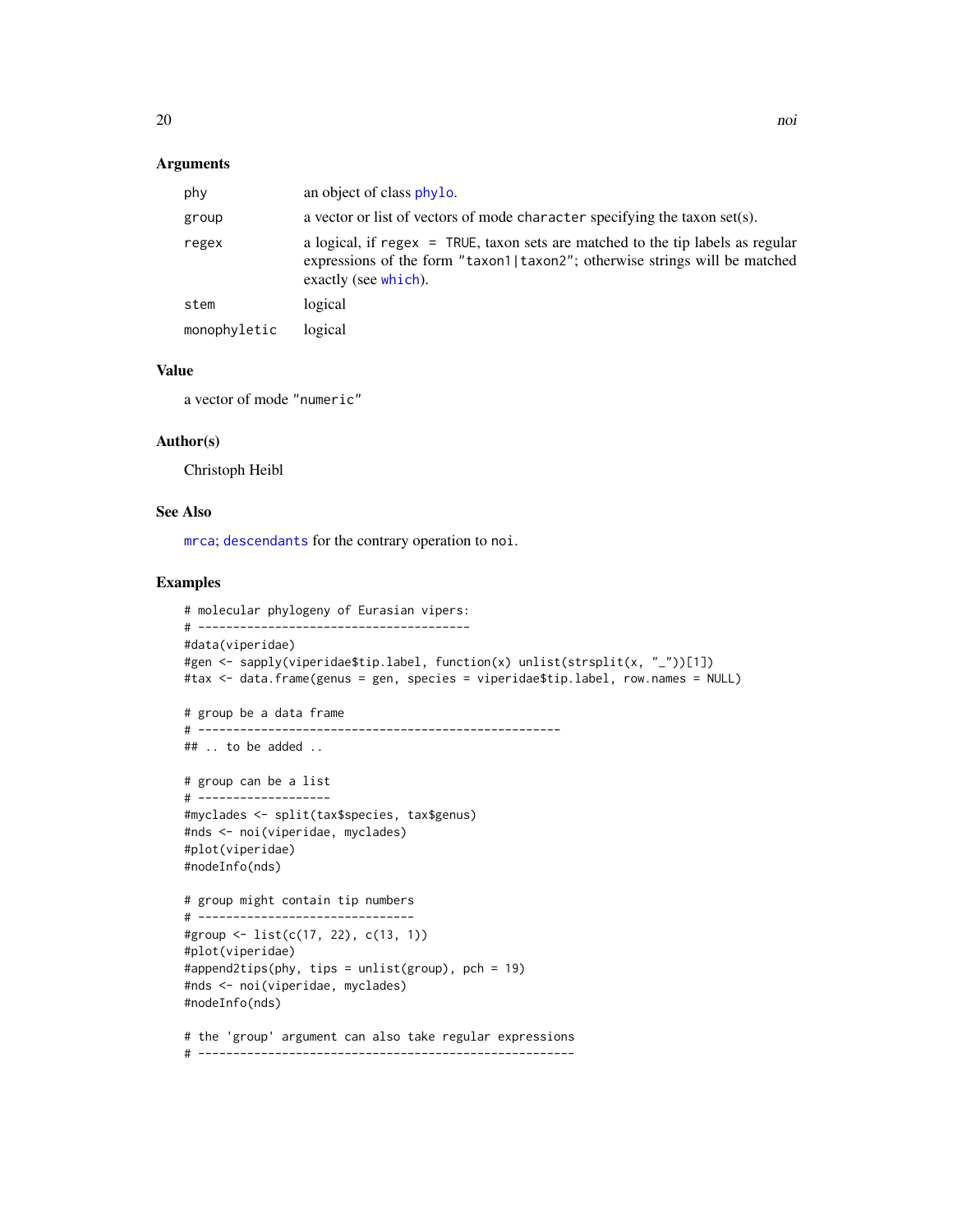```
#rex <- "aspis"
#node <- noi(viperidae, rex, regex = TRUE)
#plot.phylo(viperidae, tip.color = 0, edge.color = 0)
#box.clades(viperidae, nodes = node, col = "#D2A6A7", align = "all")
#plot.phylo.upon(viperidae)
#nodelabels(node = node, pch = 21, cex = 1.2, col = "red", bg = "#D2A6A7")
# if the 'group' argument is a list of elements of length 2,
# n = length(group) nodes of interest will be returned
\# ----------
#group <- list(
# c("Vipera_berus", "Vipera_ursinii"),
# c("Vipera_aspis_ssp._aspis", "Vipera_latastei"),
# c("Vipera_ammodytes_ssp._ammodytes",
# "Vipera_ammodytes_ssp._montandoni"),
# c("Macrovipera_lebetina", "Vipera_wagneri")
#)
#clades <- noi(viperidae, group)
#plot.phylo(viperidae, tip.color = 0, edge.color = 0)
#box.clades(viperidae, nodes = clades, col = c("#FFFFA5", "#D2A6A7",
# "#A7D2A5", "#A5A6D2"), align = "all")
#plot.phylo.upon(viperidae)
```

| D1S | Number of Potentially-Informative Sites |  |
|-----|-----------------------------------------|--|
|     |                                         |  |

#### Description

This function returns the number or positions of potentially-informative (parsimony-informative, phylogenetically-informative) sites in DNA sequence alignment.

#### Usage

 $pis(x, what = "fraction", use. ambiguities = FALSE)$ 

#### Arguments

| X               | An object of class DNAbin.                                                                                                                                       |
|-----------------|------------------------------------------------------------------------------------------------------------------------------------------------------------------|
| what            | Either of "absolute", "fraction", or "index", which will return the absolute<br>number, the relative number or the indeces of the potentially-informative sites. |
| use.ambiguities |                                                                                                                                                                  |
|                 | Not yet available.                                                                                                                                               |

#### Value

Numeric (depending on what, the number, fraction, or indices of potentially-informative nucleotide sites).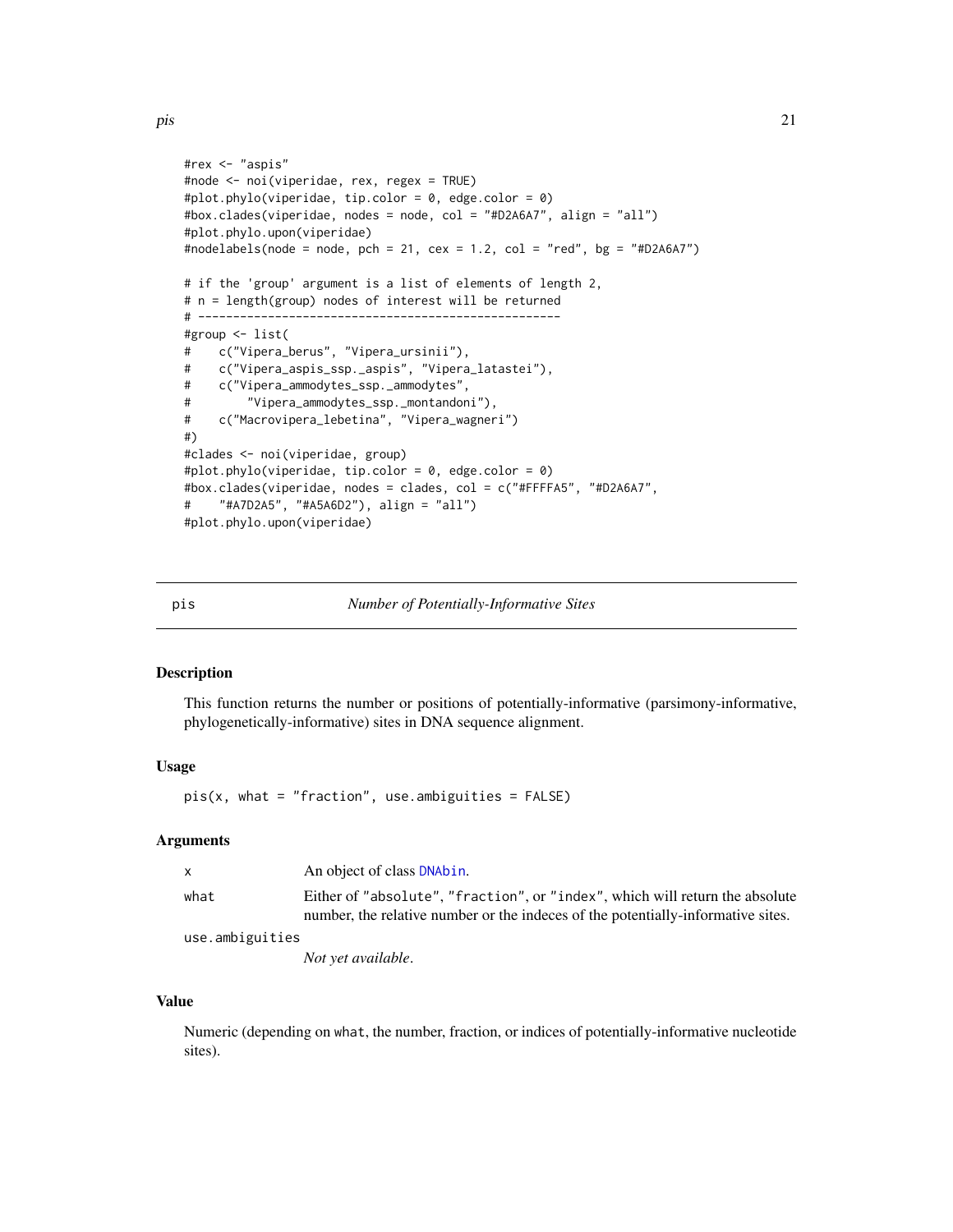<span id="page-21-0"></span>22 prank and the set of the set of the set of the set of the set of the set of the set of the set of the set of the set of the set of the set of the set of the set of the set of the set of the set of the set of the set of

# Author(s)

Christoph Heibl

# Examples

```
# example data:
# -------------
data(ips.16S)
# number of potentially-informative sites:
# ----------------------------------------
pis(ips.16S, what = "abs")
# proportion of potentially-informative sites:
# --------------------------------------------
pis(ips.16S, what = "frac")
# indeces of potentially-informative sites:
# --------------------------------------------
pis(ips.16S, what = "ind")
```
<span id="page-21-1"></span>

#### prank *PRANK*

# Description

DNA sequence Alignment Using the program PRANK.

# Usage

```
prank(x, outfile, guidetree = NULL, gaprate = 0.025,
    gapext = 0.75, path)
```
# Arguments

| $\mathsf{x}$ | an object of class DNAbin.                                      |
|--------------|-----------------------------------------------------------------|
| outfile      | a character string giving a name for the output file.           |
| guidetree    | an object of class phylo to be used as guidetree in alignment.  |
| gaprate      | numeric giving the gap opening rate; defaults to 0.025.         |
| gapext       | numeric giving the gap extension penalty; defaults to 0.75.     |
| path         | a character string indicating the path to the PRANK executable. |

#### Value

matrix of class "DNAbin"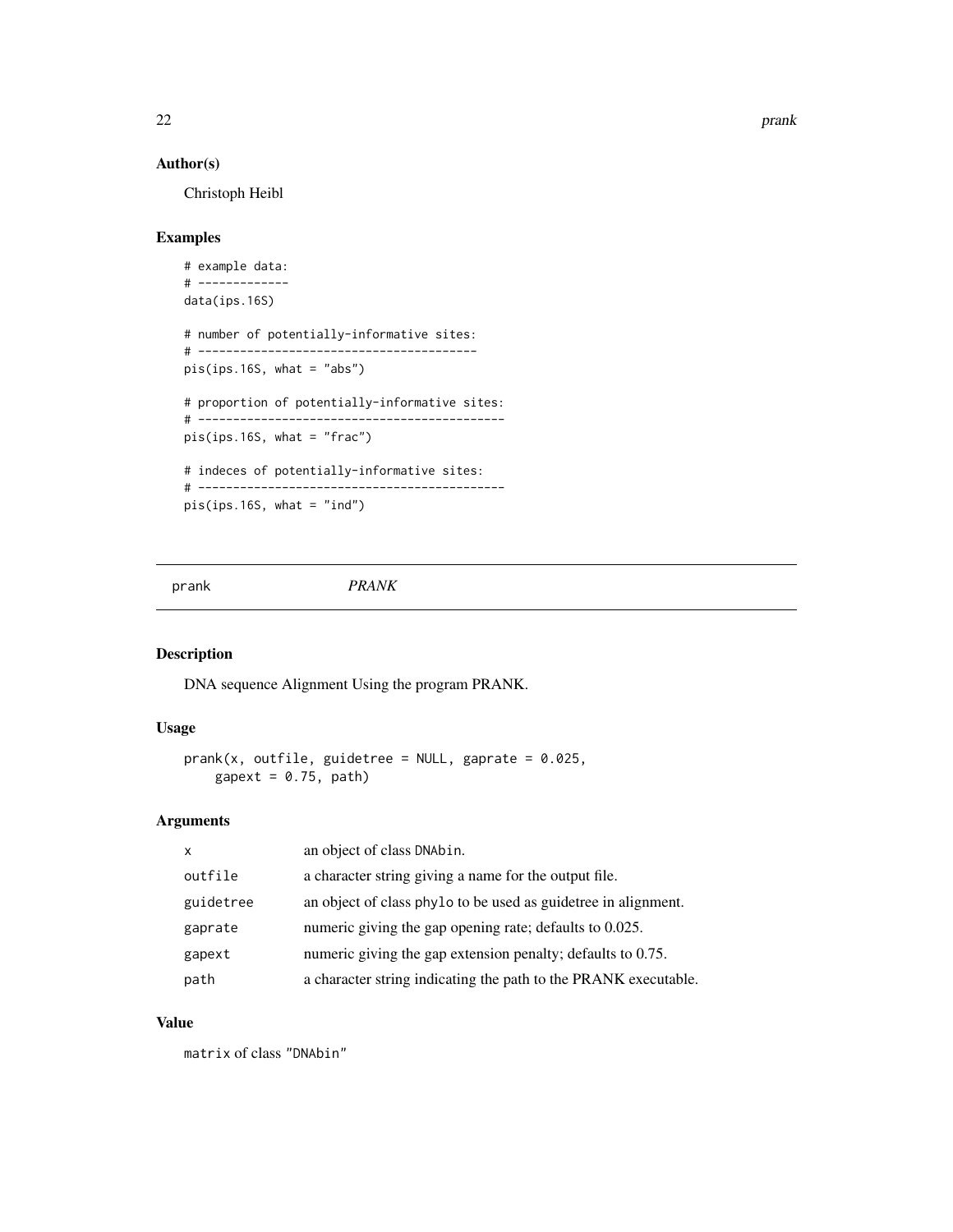<span id="page-22-0"></span>raxml 23

# Note

prank was last updated and tested to work with PRANK v. 120814 on Windows XP. If you have problems getting the function to work with a newer version of PRANK, contact the package maintainer.

# Author(s)

Christoph Heibl

# References

<http://www.ebi.ac.uk/goldman-srv/prank/prank/>

#### See Also

[read.fas](#page-29-1) to import DNA sequences; [mafft](#page-13-1) for another alignment algorithm; [gblocks](#page-9-1) and [aliscore](#page-2-1) for alignment cleaning.

<span id="page-22-1"></span>raxml *Maximum Likelihood Tree Estimation with RAxML*

#### Description

This function calls RAxML (see Reference section) for the maximum likelihood estimation of tree topology and/or branch lengths for a given DNA sequence alignment, rapid and conventional non-parametric bootstrapping, mapping splits onto individual topologies, and a lot more. See the RAxML manual for details, especially if you are a new user of RAxML.

#### Usage

```
raxml(DNAbin, m, f, N, p, b, x, k,
     partitions, outgroup, backbone = NULL,
     file = "fromR", exec, threads)
```
#### Arguments

| DNAbin | a matrix of DNA sequences of class DNAbin.                                                                                                                                                                                                                                         |
|--------|------------------------------------------------------------------------------------------------------------------------------------------------------------------------------------------------------------------------------------------------------------------------------------|
| m      | a vector of mode "character" choosing a model of subsitution; currently only<br>GTR models available                                                                                                                                                                               |
|        | a vector of mode "character" choosing from the RAxML algorithm analogous<br>to the -f flag (see Detail section and RAxML manual).                                                                                                                                                  |
| N      | either of mode "integer" or "character". Integers give the number of inde-<br>pendant searches on different starting tree or replicates in bootstrapping. Alter-<br>natively, one of four bootstopping criteria can be chosen: "autoFC", "autoMR",<br>"autoMRE", or "autoMRE_IGN". |
|        | integer setting a random seed for parsimony starting trees.                                                                                                                                                                                                                        |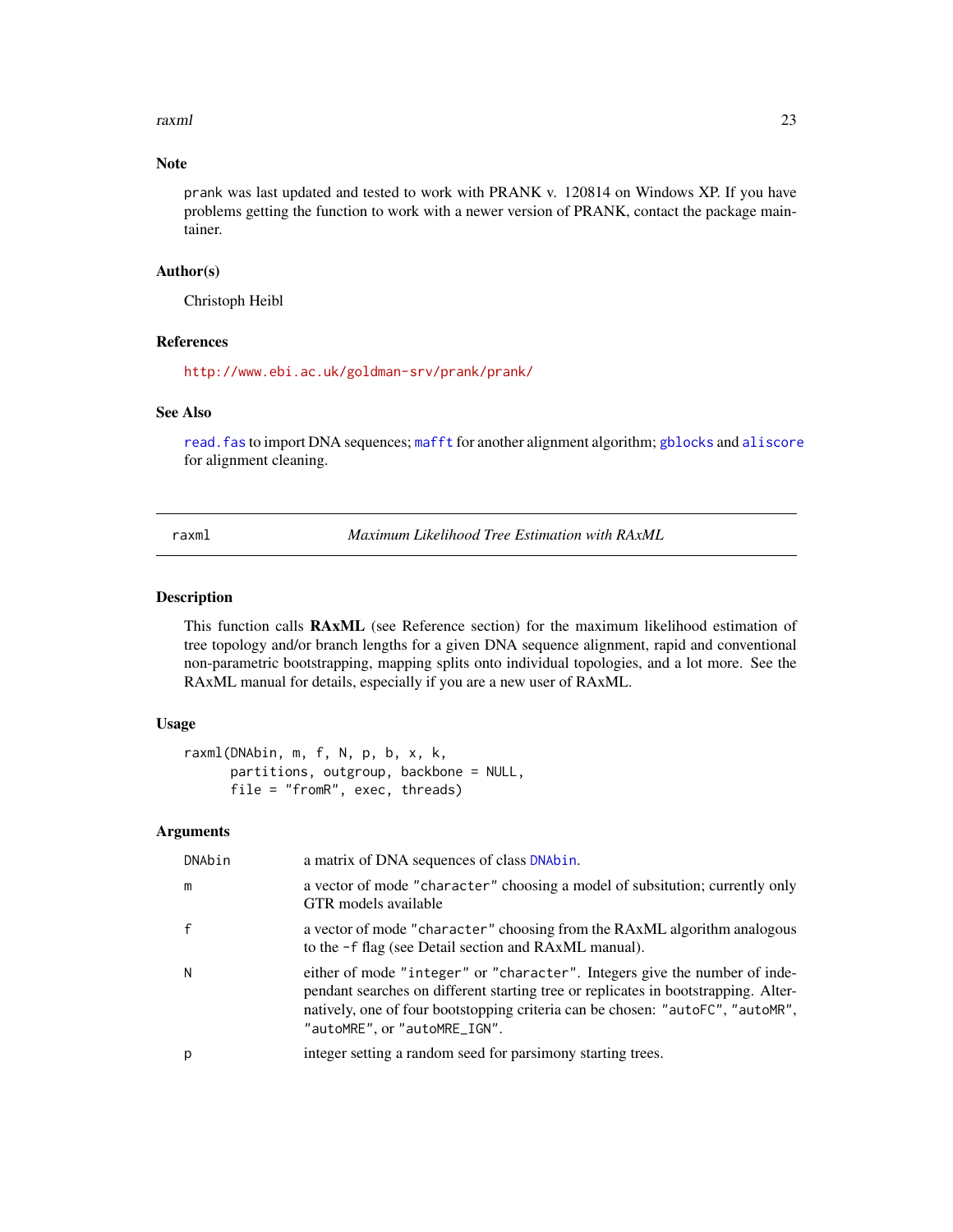<span id="page-23-0"></span>

| $\mathbf b$  | integer setting a random seed for bootstrapping.                                                                                                                                                                 |
|--------------|------------------------------------------------------------------------------------------------------------------------------------------------------------------------------------------------------------------|
| $\mathsf{x}$ | integer setting a random seed for rapid bootstrapping.                                                                                                                                                           |
| k            | logical, if TRUE the branch lengths of bootstrapped trees are recorded                                                                                                                                           |
| partitions   | a data frame specifying partitions of the alignment.                                                                                                                                                             |
| outgroup     | a vector of mode "character" containing the names of the outgroup taxa.                                                                                                                                          |
| backbone     | a phylo object handed as a backbone tree to RAxML.                                                                                                                                                               |
| file         | a vector of mode "character" giving a name to the output files.                                                                                                                                                  |
| exec         | a vector of mode "character" giving the path to the directory containing the<br>RAXML executable. The default value will work on Mac OS X if the folder<br>containing the executale is renamed to "RAxML-8.0.3". |
| threads      | integer giving the number of parallel threads to use (PTHREADS only).                                                                                                                                            |

#### Details

There are some limitations of this wrapper compared to RAxML run directly from the command line.

- 1. Only DNA is allowed as data type.
- 2. Option f can only take a limited number of values (d, a).

RAxML needs the specification of random seeds for parsimony estimation of starting trees and for bootstrap resampling. The corresponding argument names in raxml are identical to the flags used by RAxML (-p, -b, and -x). If you choose not to give any values, raxml will generate a (different) value for each requiered random seed every time it is called. Be aware that [set.seed](#page-0-0) will work only for p, but not for b or x.

#### Value

A list with a variable number of elements, depending on the analysis chosen:

"info" RAxML log file as character string "bestTree" MLE of tree "bipartitions" MLE of tree annotated with bootstrap proportions "bootstrap" bootstrapped trees

#### **Note**

RAxML is a C program and the source code is not contained in this package. This means that in order to run this function you will need to install RAxML yourself. See the 'Software' tab on <http://www.exelixis-lab.org/> for the most recent documentation and source code of RAxML. Depending on where you chose to install RAxML, you need to adjust the exec argument.

raxml was last tested and running fine on Mac OS X with RAxML 8.0.29. Please be aware that calling third-party software from within R is a platform-specific process and I cannot guarantee that raxml will behave properly on any system.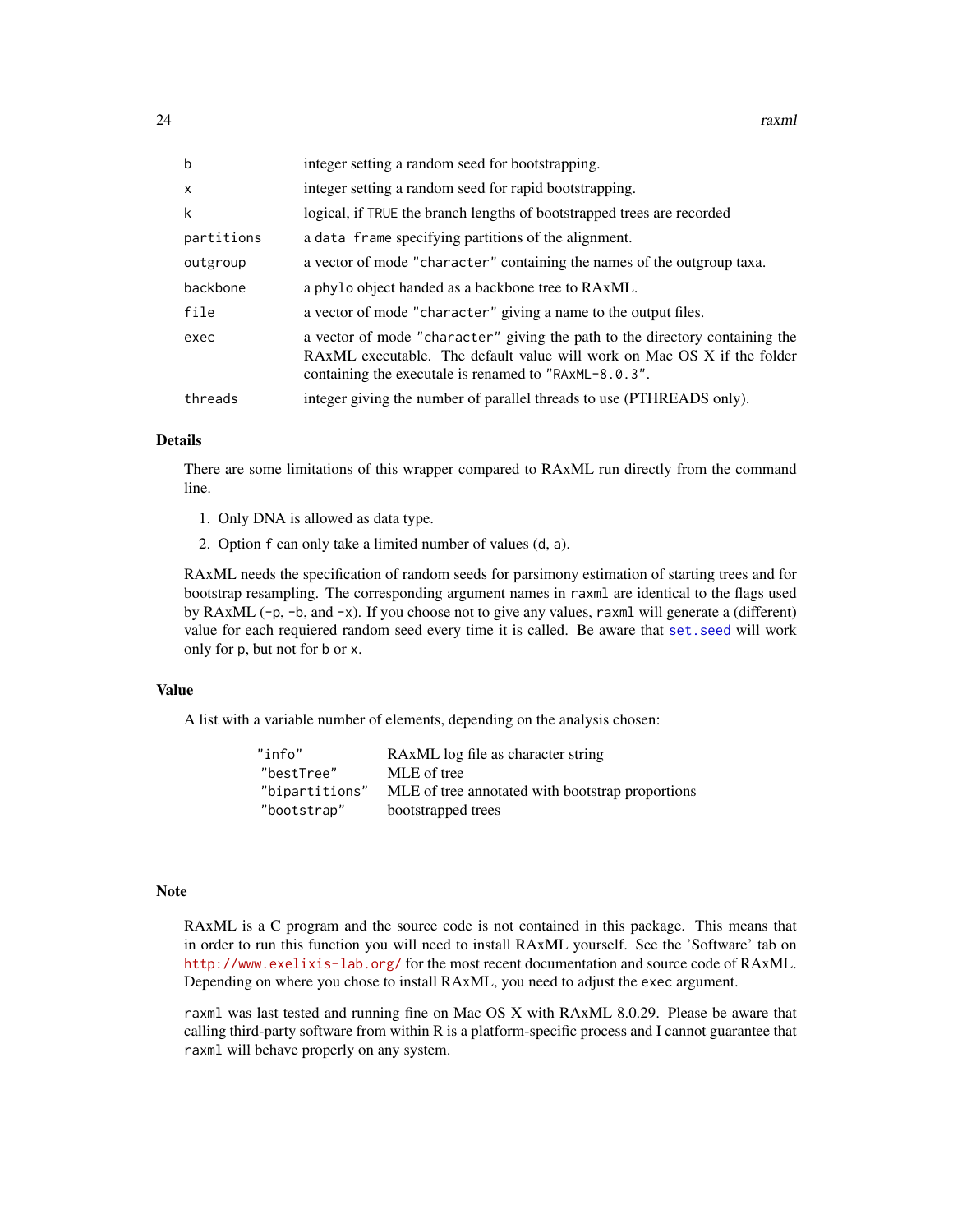<span id="page-24-0"></span>raxml 25

#### Author(s)

Christoph Heibl

#### References

(in chronolocigal order)

Stamatakis, A., T. Ludwig and H. Meier. 2004. RAxML-III: A fast program for maximum likelihoodbased inference of large phylogenetic trees. *Bioinformatics* 1: 1–8.

Stamatakis, A. 2006. RAxML-VI-HPC: Maximum likelihood-based phylogenetic analyses with thousands of taxa and mixed models. *Bioinformatics* 22: 2688–2690.

Stamatakis, A., P. Hoover, and J. Rougemont. 2008. A rapid bootstrap algorithm for the RAxML web-servers. *Syst. Biol.* 75: 758–771.

Pattengale, N. D., M. Alipour, O. R. P. Bininda-Emonds, B. M. E. Moret, and A. Stamatakis. 2010. How many bootstrap replicates are necessary? *Journal of Computational Biology* 17: 337-354.

Stamatakis, A. 2014. RAxML Version 8: A tool for phylogenetic analysis and post-analysis of large phylogenies. *Bioinformatics* Advance Access.

#### See Also

[raxml.partitions](#page-25-1) to store partitioning information in a data frame suitable for input as partitions argument in raxml.

# Examples

```
## bark beetle sequences
data(ips.cox1)
data(ips.16S)
data(ips.28S)
ips <- cbind(ips.cox1, ips.16S, ips.28S,
 fill.with.gaps = TRUE)
exec <- NULL # replace by your RAxML path
if ( !is.null(exec) ){
## normal tree search with GTRCAT and GTRGAMMA
tr \leq raxml(woodmouse, f = "d", N = 2, p = 1234,exec = exec) # -1743.528461tr \le raxml(woodmouse, m = "GTRGAMMA", f = "d", N = 2, p = 1234,
            exec = exec)## rapid bootstrap
tr <- raxml(woodmouse, m = "GTRGAMMA",
            f = "a", N = 10, p = 1234, x = 1234,exec = exec## rapid bootstrap with automatic halt
tr <- raxml(woodmouse, m = "GTRGAMMA",
```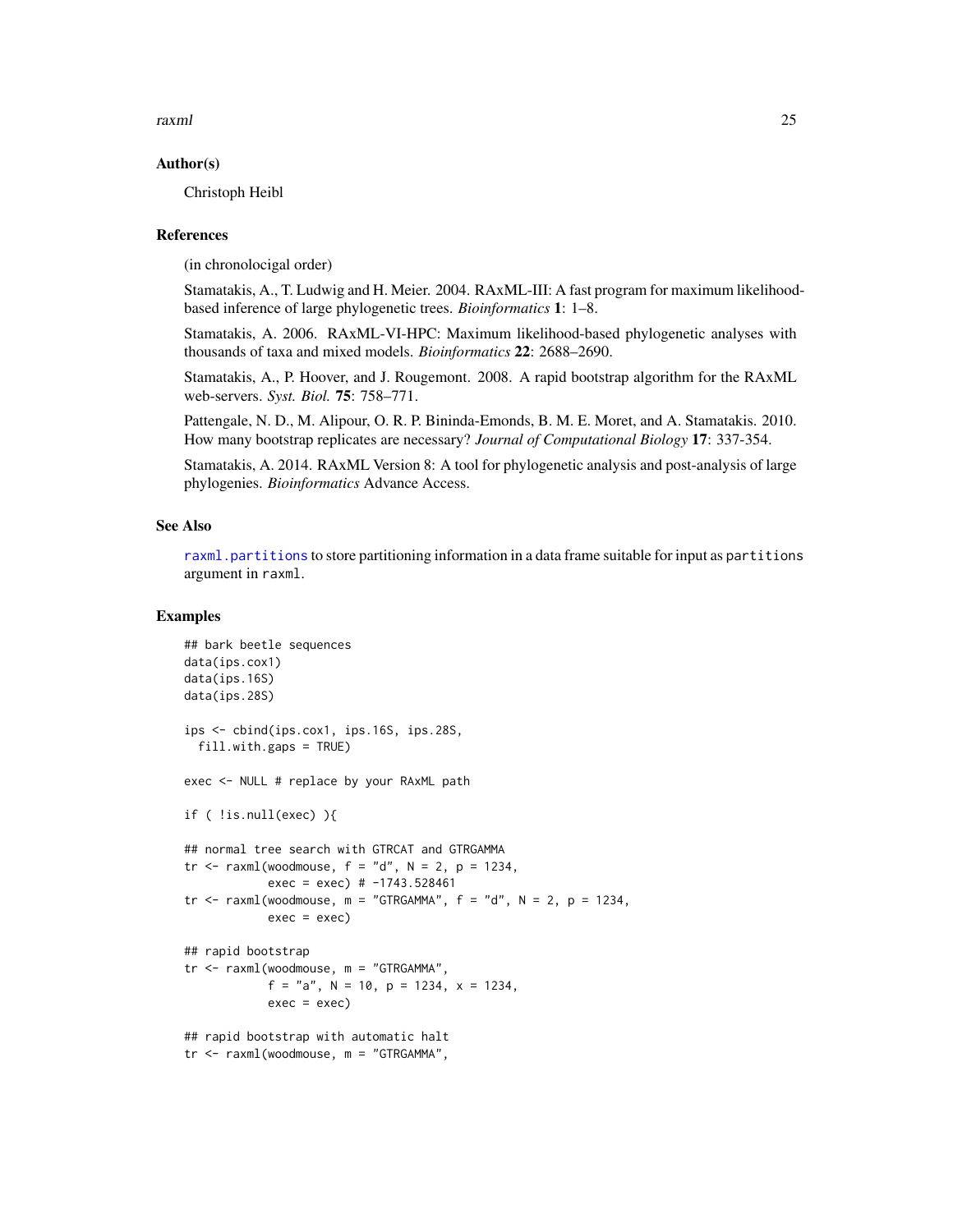```
f = "a", N = "autoMRE", p = 1234, x = 1234,exec = exec)
```
<span id="page-25-1"></span>raxml.partitions *Partition scheme for RAxML*

#### Description

}

Given a set of DNA sequence alignments, raxml.partitions creates a data frame with partition bounderies that can be input into [raxml](#page-22-1).

# Usage

raxml.partitions(...)

#### Arguments

... Two or more DNA sequence alignments of class [DNAbin](#page-0-0).

#### Details

For raxml.partitions to make sense, the DNA sequence alignments must be given exactly in the same order in which they are concatenated into a supermatrix (see Examples section). Without any testing, the type of sequences is supposed to be DNA.

# Value

A data frame with four columns (type, locus, begin, and end) and number of rows corresponding to the number of partitions.

#### See Also

[cbind.DNAbin](#page-0-0) to concatenate multiple alignments; [raxml](#page-22-1) for an interface to RAxML.

# Examples

```
## bark beetle sequences
data(ips.cox1)
data(ips.16S)
data(ips.28S)
## Note the same order of individual
## alignments in both functions:
## ----------------------------
raxml.partitions(cox1 = ips.cox1,
                 r16S = ips.16S,r28S = ips.28S)
```
<span id="page-25-0"></span>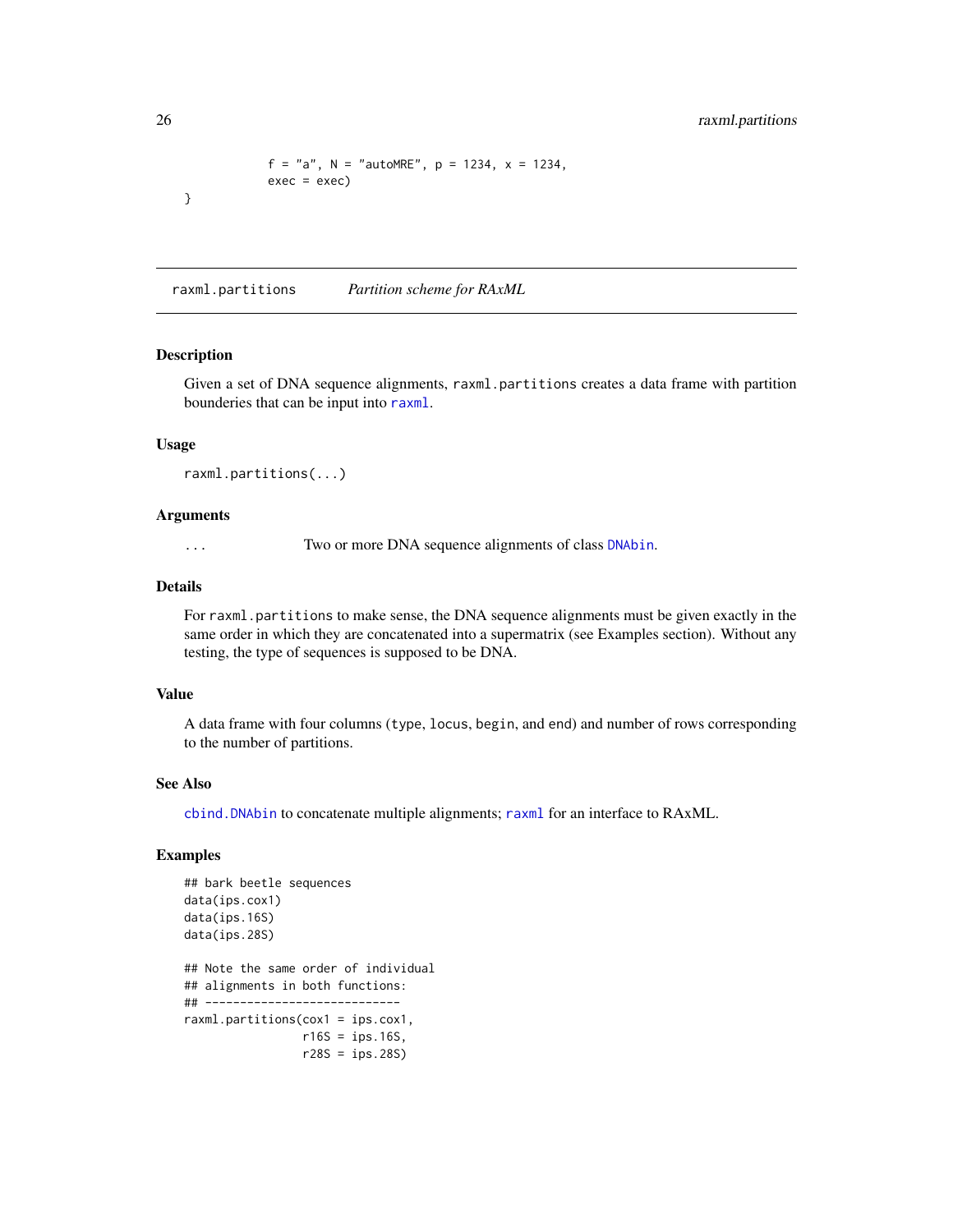#### <span id="page-26-0"></span>rbeauti zo za zastawa na kwanza wa 1999 hadi wa 1999 hadi wa 1999 hadi wa 1999 hadi wa 2011. Wakati wa 1991 ha

```
cbind(ips.cox1, ips.16S, ips.28S,
 fill.with.gaps = TRUE)
```
<span id="page-26-1"></span>rbeauti *XML Input Files for BEAST*

#### Description

This function is intended to prepare XML files for BEAST with R. BEAST uses an MCMC approach to estimate rooted phylogenies from molecular data (Drummond & Rambaut, 2007).

#### Usage

rbeauti(s, file, taxonset)

#### Arguments

|          | An object of class DNAbin.                                                                                                                   |
|----------|----------------------------------------------------------------------------------------------------------------------------------------------|
| file     | A connection, or a character string naming the file to write to. If left empty the<br>XML tree will be printed to the screen (see Examples). |
| taxonset | A list containing one or more taxon sets.                                                                                                    |

#### Details

rbeauti has been completely rewritten to work with BEAST 2. Currently rbeauti offers few options, because the idea is not to create ready-to-use XML file. That can be done convieniently with BEAUti (the BEAST package's genuine XML generator). Instead, rbeauti is intended to make the definition of large numbers of taxon sets easy. The creation of taxon sets can be done via R scripts and the resulting XML files can be further modified with BEAUti.

#### Author(s)

Christoph Heibl

#### References

The BEAST 2 website: [http://beast.bio.ed.ac.uk/BEAST\\_v1.5.x\\_XML\\_Reference](http://beast.bio.ed.ac.uk/BEAST_v1.5.x_XML_Reference)

Drummond, A.J. & A. Rambaut. 2007. BEAST: Bayesian evolutionary analysis by sampling trees. *BMC Evolutionary Biology* 7: 240.

# See Also

[read.beast](#page-27-1), [read.beast.table](#page-28-1)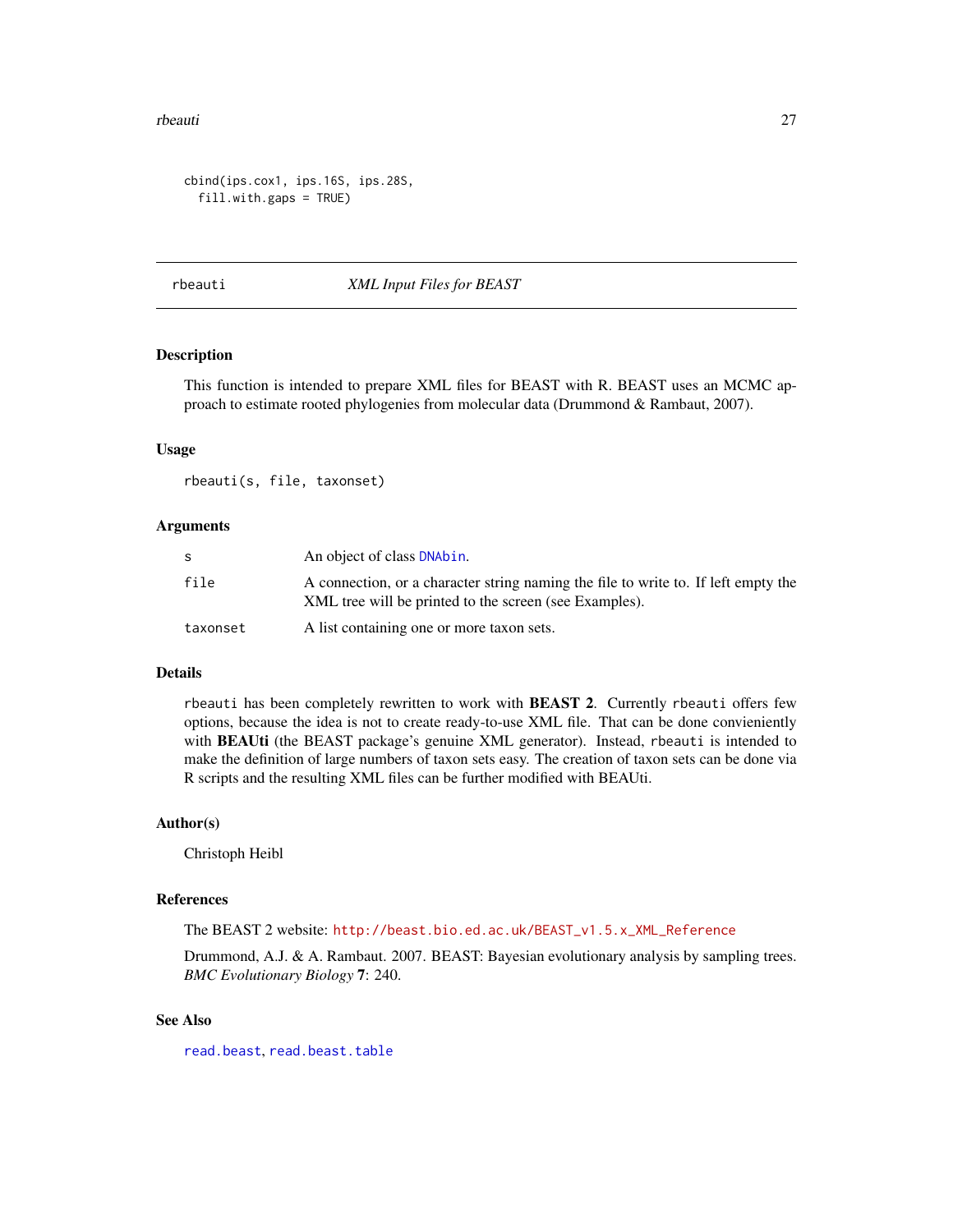# Examples

data(ips.16S)

```
## define taxon sets
spec <- rownames(ips.16S)
ingroup <- spec[grep("Ips|Orthomotomicus", spec)]
outgroup <- spec[grep("Pityogenes", spec)]
ts \le list(list(id = "ingroup", taxon = ingroup),
           list(id = "outgroup", taxon = outgroup))
## print XML file to screen
rbeauti(ips.16S, taxonset = ts)
```
<span id="page-27-1"></span>read.beast *Read Bayesian Trees*

# Description

Thess functions parse chronograms in NEXUS format as produced by TreeAnnotator or output by MrBayes.

#### Usage

read.mrbayes(file, digits = NULL)

read.beast(file, digits = NULL)

read.starbeast(file)

#### Arguments

| file   | A character string giving the input file, which must be a TreeAnnotator-generated |
|--------|-----------------------------------------------------------------------------------|
|        | chronogram in NEXUS format.                                                       |
| digits | NULL or integer, if ! is . null (digits) values are rounded to the given integer. |

#### Value

An object of class phylo

# Note

read. starbeast currently parses only skalars and ranges; node statistics with more than two values will be deleted and a warning message will be issued. Future version of read.starbeast will hopefully be able to append list or data frames to phylo objects. If you have any opinion or wishes regarding the question of how this exactly should be managed, send me a message.

<span id="page-27-0"></span>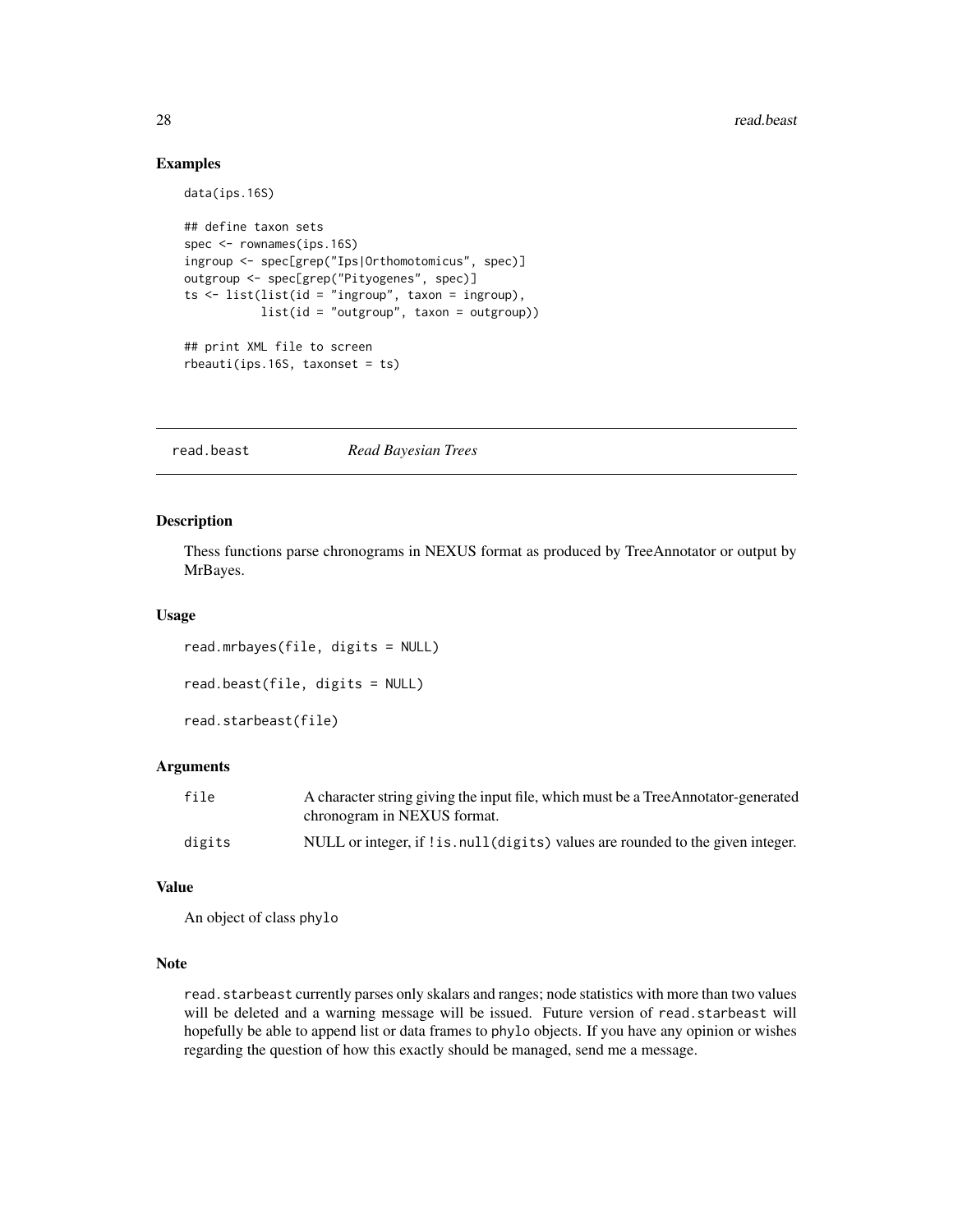# <span id="page-28-0"></span>read.beast.table 29

#### Author(s)

Christoph Heibl

#### References

TreeAnnotator: <http://beast.bio.ed.ac.uk/TreeAnnotator>

Metacomments in NEXUS: <http://code.google.com/p/beast-mcmc/wiki/NexusMetacommentFormat>

#### See Also

[read.beast.table](#page-28-1) to extract internal node data from NEXUS file, [rbeauti](#page-26-1) to create XML input for BEAST. HPDbars for plotting highest posterior densities on phylogenies has been moved to package viper.

<span id="page-28-1"></span>read.beast.table *Extract node data from BEAST chronogram*

# **Description**

This function reads a BEAST chronogram such as produced by TreeAnnotator and extracts time, rate, and support values for internal and external nodes. Nodes in the resulting data frame are ordered exactly like in the NEXUS file.

#### Usage

```
read.beast.table(file, digits = 2)
```
#### Arguments

| file   | character string giving the input file, which must be a TreeAnnotaror-generated<br>chronogram in NEXUS format |
|--------|---------------------------------------------------------------------------------------------------------------|
| digits | NULL or integer, if ! is. null (digits) values are rounded to the given integer                               |

# Value

A matrix; each row corresponds to an internal node, the (ape!)number of which is given in the first column; the remaining columns list the node values extracted from the chronogram.

#### Author(s)

Christoph Heibl

#### See Also

[read.beast](#page-27-1) to parse TreeAnnotator output, [rbeauti](#page-26-1) to create XML input for BEAST. HPDbars for plotting highest posterior densities on phylogenies has been moved to package viper.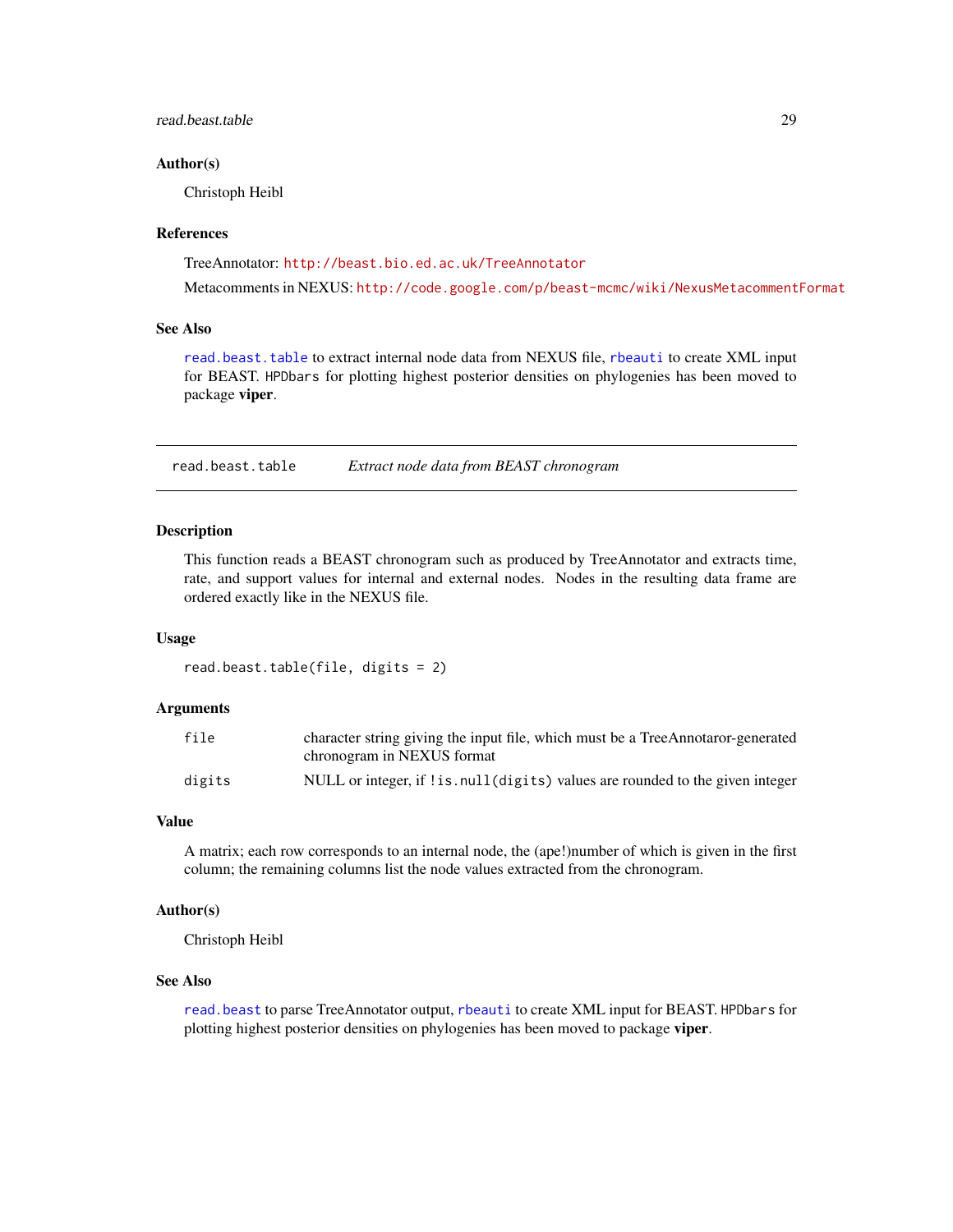<span id="page-29-1"></span><span id="page-29-0"></span>

#### <span id="page-29-2"></span>Description

This functions parse DNA sequences in FASTA, PHILIP, and NEXUS formatted files.

#### Usage

```
read.fas(x, text)
read.nex(x)
read.phy(x)
```
# Arguments

| x    | a character string, giving the file name. |
|------|-------------------------------------------|
| text | a character string in FASTA format.       |

# Value

An object of class DNAbin and of mode matrix if all sequences are of same length or matrix if they are not.

#### Author(s)

Christoph Heibl

# References

Maddison, D.R., D.L. Swofford, and W.P. Maddison. 1997. NEXUS: an extensible file format for systematic information. *Syst. Biol.* 46: 590-621.

# See Also

[mafft](#page-13-1) and [prank](#page-21-1) for sequence alignment, [gblocks](#page-9-1) and [aliscore](#page-2-1) for quality check and cleaning of sequence alignments, [cbind.DNAbin](#page-0-0) for concatenation of sequence alignments.

# Examples

```
## bark beetle COX1 sequences
## --------------------------
data(ips.cox1)
## create temporary file names
## ---------------------------
format \leq c("fas", "phy", "nex")
```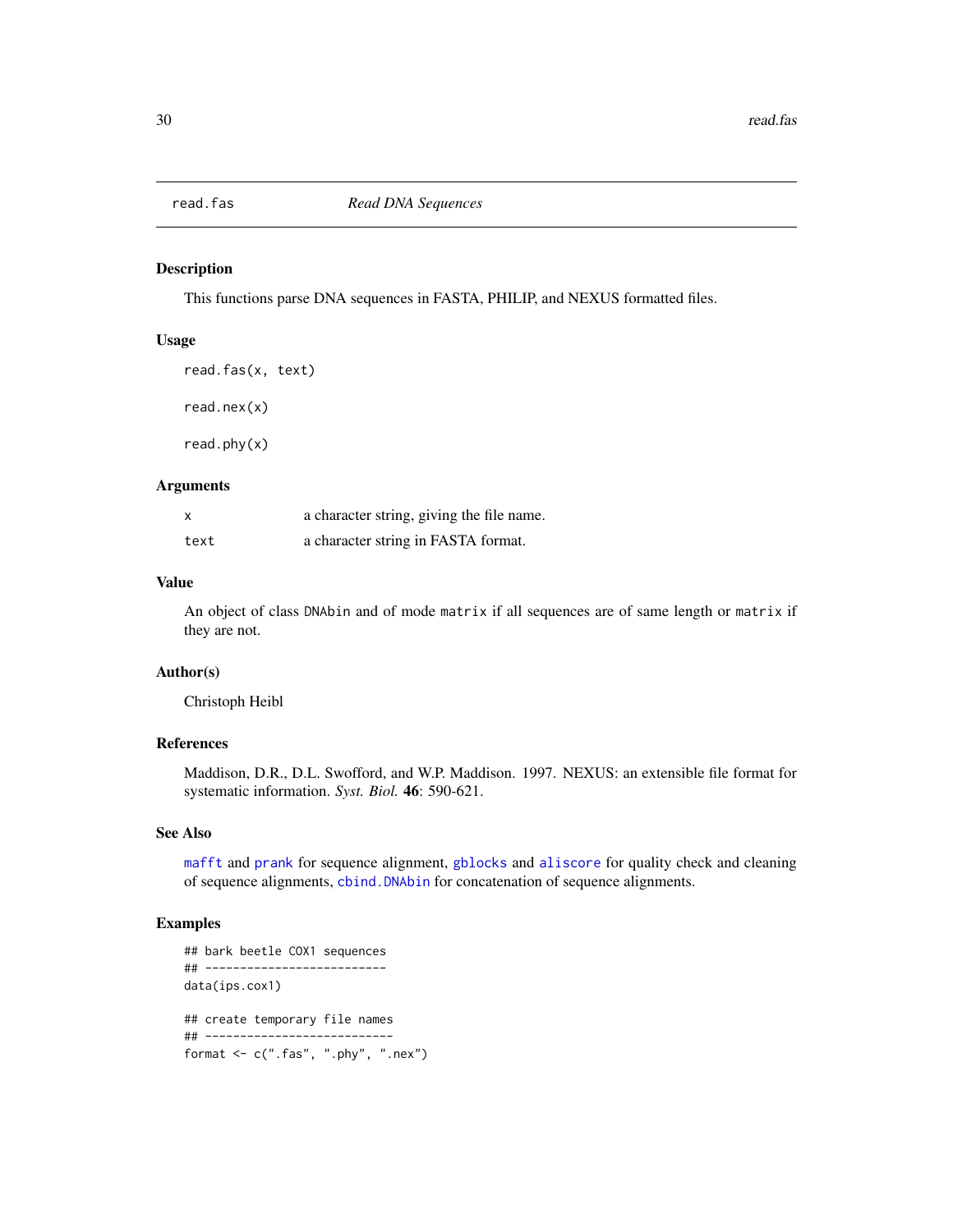<span id="page-30-0"></span>sister 31

```
fn <- sapply(format, tempfile,
  pattern = "ips", tmpdir = tempdir())## write sequences files
## ---------------------
write.fas(ips.cox1, fn[".fas"])
write.phy(ips.cox1, fn[".phy"])
write.nex(ips.cox1, fn[".nex"])
## read sequence files
## -------------------
fas <- read.fas(fn[".fas"])
phy <- read.phy(fn[".phy"])
nex <- read.nex(fn[".nex"])
## remove sequence files
## ---------------------
unlink(fn)
```
<span id="page-30-1"></span>sister *Identification of Sister Nodes and Clades*

#### Description

For any given internal node in a phylogeny, this function returns the sister clade

# Usage

sister(phy, node, type = "terminal")

# Arguments

| phy  | an object of class phylo.                                                                                 |
|------|-----------------------------------------------------------------------------------------------------------|
| node | an integer giving the number of the node.                                                                 |
| type | a character string, may be "terminal", "internal", "both", or any unambigu-<br>ous abbreviation of these. |

#### Value

A vector containing node numbers.

# Author(s)

Christoph Heibl

#### See Also

[descendants](#page-7-1), [noi](#page-18-1)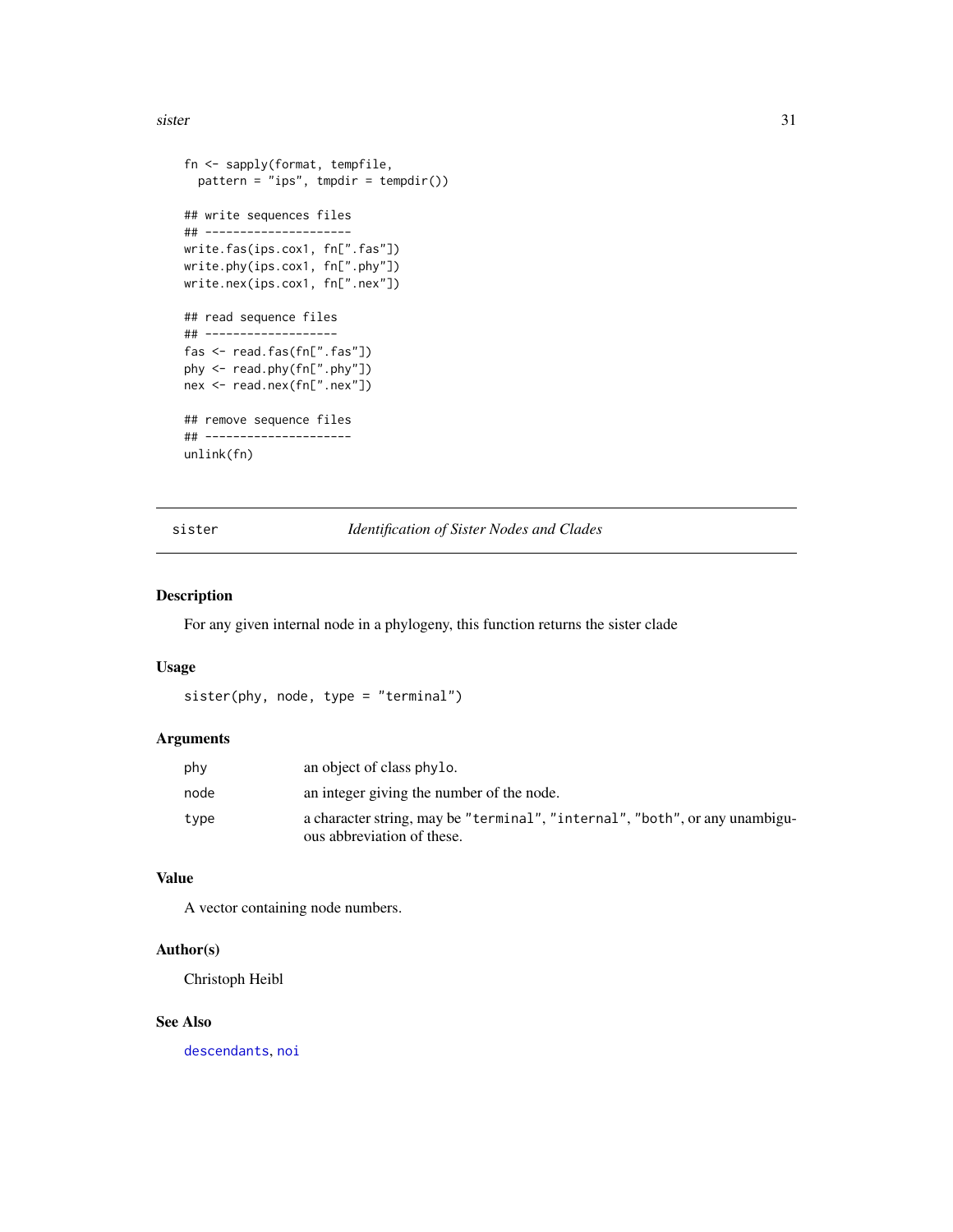#### Examples

```
# data
# ----
#data(vipera)
#node <- noi(vipera.ml, c("Vipera_latastei", "Vipera_aspis"))
# get the sister node of 'node'
# -----------------------------
#(sn <- sister(vipera.ml, node, type = "internal"))
# ... and the sister nodes's tips (i.e. the sister clade)
# -------------------------------------------------------
#(sc <- sister(vipera.ml, node, type = "terminal"))
# results graphically:
# --------------------
#plot(vipera.ml)
#nodelabels(text = "15", node = 15, frame = NULL, col = "white", bg = "black")
#nodelabels(text = sn, node = sn, col = "black", bg = "red")
#append2tiplabel(tree, tips = sc, pch = 21, offset = strwidth("."))
```
tipHeights *Tip Heights in a Phylogenetic Tree*

# **Description**

For each tip (leave, terminal node) in the phylogenetic tree the edge lengths (branch lengths) from root to tip, be it units of time or divergence, is summed up.

# Usage

tipHeights(phy)

#### Arguments

phy an object of class [phylo](#page-0-0).

# Value

a numeric vector with distances from root to tip for each tip in the phylogenetic tree.

#### Author(s)

Christoph Heibl

# See Also

[branching.times](#page-0-0)

<span id="page-31-0"></span>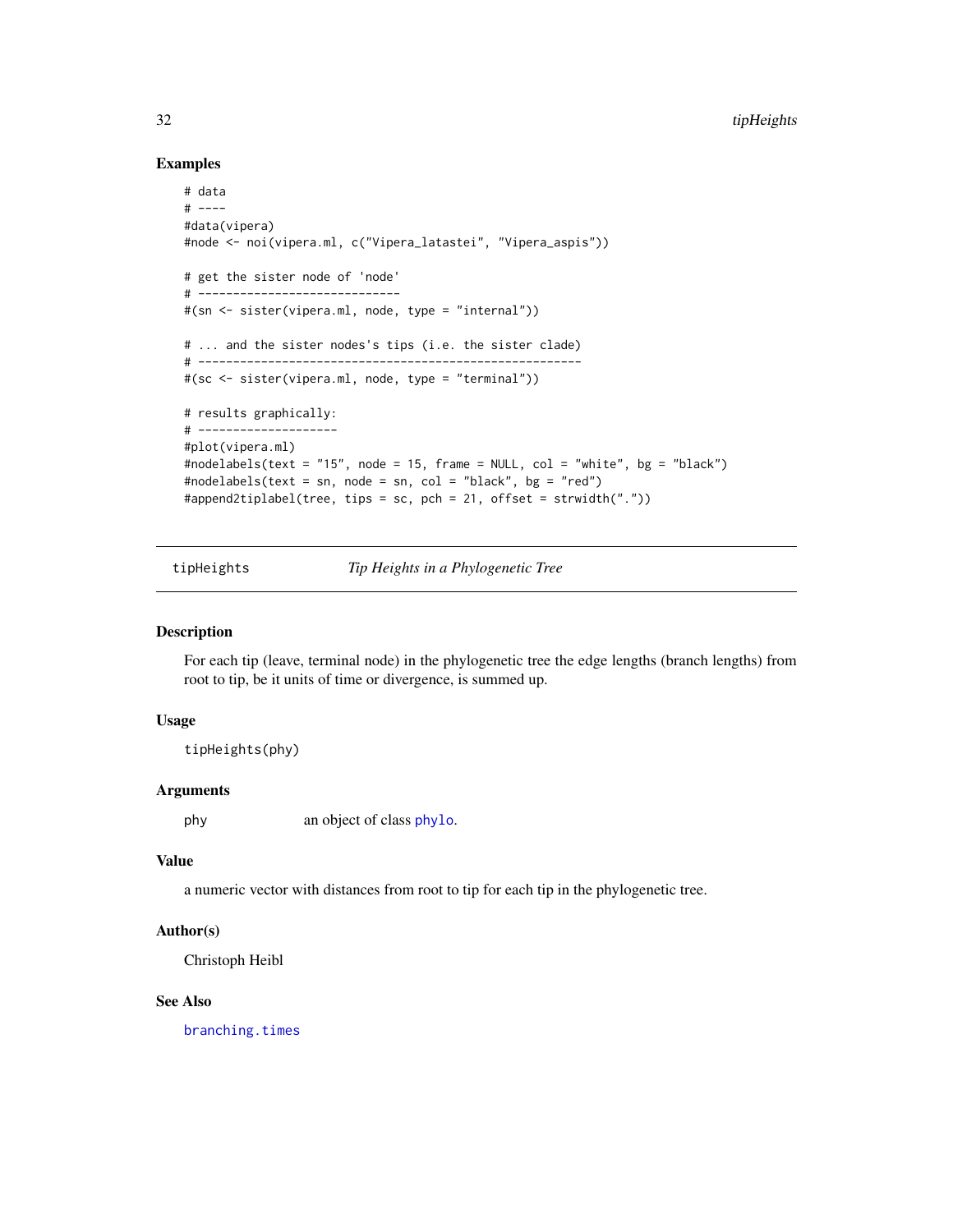<span id="page-32-0"></span>

# Description

Detection of trait-dependent shifts in the rate of molecular evolution with traitRate (Mayrose & Otto, 2011).

# Usage

```
traitRate(phy, seq, x, mainType = "Optimize_Model",
  n, charModelParam1 = 0.5, charModelParam2 = 1,
  gammaParam = 0.5, seqModelParam1 = 2,
  exec = "/Applications/traitRate-1.1/programs/traitRate")
```
# Arguments

| phy             | a ultrametric phylogenetic tree of class phylo.                                                                                                                                                     |
|-----------------|-----------------------------------------------------------------------------------------------------------------------------------------------------------------------------------------------------|
| seq             | a multiple sequence alignment of class DNAbin.                                                                                                                                                      |
| X               | data frame containing a binary character in the first column.                                                                                                                                       |
| mainType        | character string giving the type of analysis; two choices are possible: "Optimize_Model"<br>will produce MLE of parameters and "runTraitBootstrap" will perform a<br>parametric bootstrap analysis. |
| n               | numeric, the number of bootstrap replicates. Will be ignored if $mainType = "Optimize_model".$                                                                                                      |
| charModelParam1 |                                                                                                                                                                                                     |
|                 | numeric, giving an initial value for the rate of transitions of character state 0 to<br>1.                                                                                                          |
| charModelParam2 |                                                                                                                                                                                                     |
|                 | numeric, giving an initial value for the rate of transitions of character state 1 to<br>0.                                                                                                          |
| gammaParam      | numeric, giving an initial value for the <b>alpha</b> parameter of the model of sequence<br>evolution.                                                                                              |
| seqModelParam1  | numeric, giving an initial value for the <b>kappa</b> parameter of the model of se-<br>quence evolution.                                                                                            |
| exec            | character string giving the path to the program directory.                                                                                                                                          |
|                 |                                                                                                                                                                                                     |

# Value

Currently none, but look for the output files in the 'RESULTS' subdirectory in the current working directory.

#### Note

This function is under development!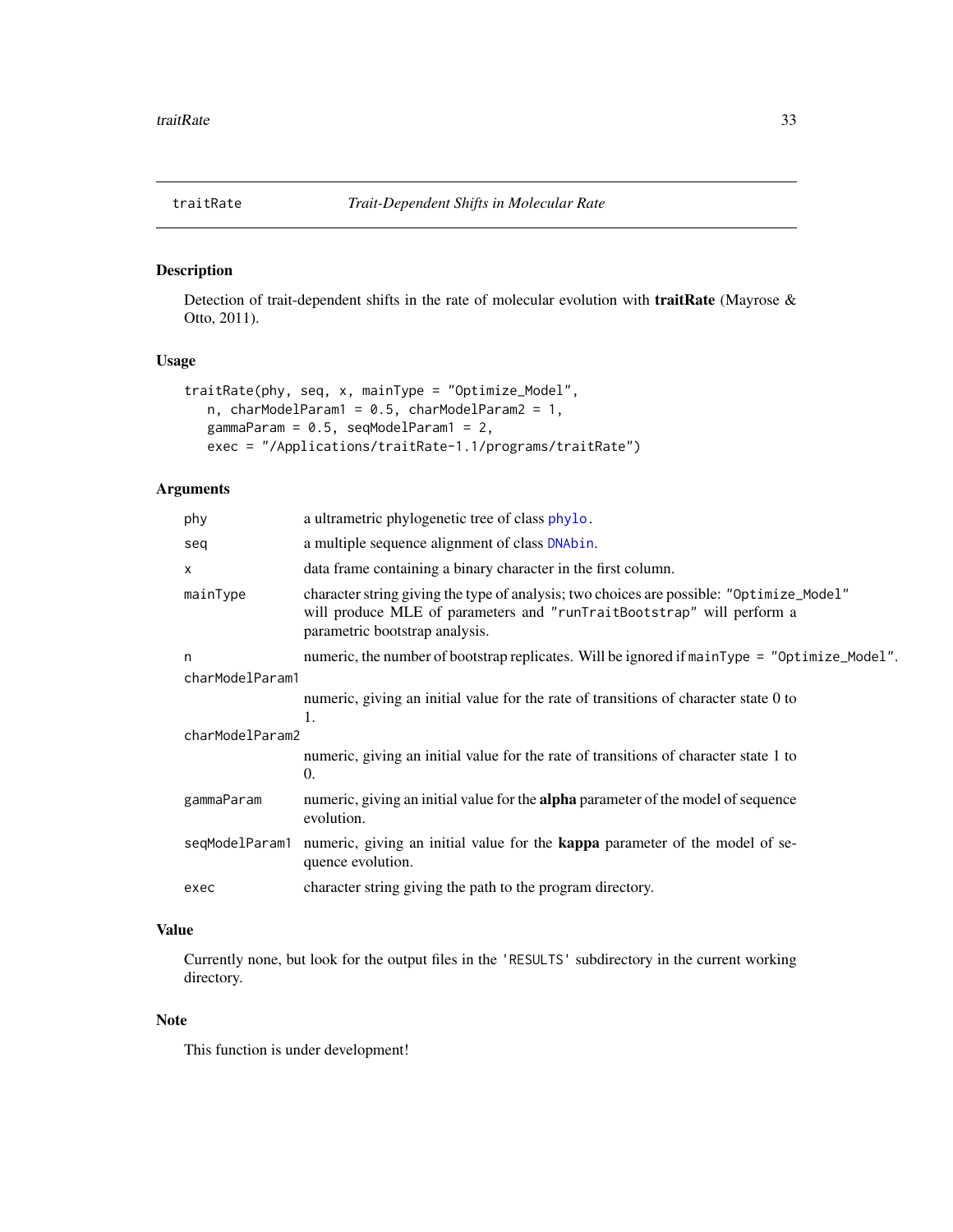#### <span id="page-33-0"></span>Author(s)

Christoph Heibl

#### References

Mayrose, I. & S.P. Otto. 2011. A likelihood method for detectiong trait-dependent shifts in the rate of molecular evolution. *Mol. Biol. Evol.* 28: 759-770

## See Also

[read.tree](#page-0-0) for reading phylogenetic trees, [read.fas](#page-29-1) for reading multiple sequence alignments in FASTA format.

<span id="page-33-1"></span>trimEnds *Trim Alignment Ends*

#### Description

This function trims both ends of a DNA sequence alignment to the first and last alignment positions that contain a minimum number of non-ambiguous characters (a, c, g, t). In addition, all gap characters ("-") beyond the first and last non-ambiguous characters of each sequence are replaced by the character "n".

# Usage

 $trimEnds(x, min.n.seq = 4)$ 

#### Arguments

| X         | An object of class DNAbin.                                                                                                                                                                                                                                                            |
|-----------|---------------------------------------------------------------------------------------------------------------------------------------------------------------------------------------------------------------------------------------------------------------------------------------|
| min.n.seq | A numeric giving the required minimum number of sequences having an non-<br>ambiguous base character $(a, c, g, t)$ in the first and last position of the alignment;<br>defaults to 4, which is the minimum number of sequences needed to produce a<br>non-trivial unrooted topology. |

#### Value

An object of class DNAbin.

# Author(s)

Christoph Heibl

## See Also

[deleteEmptyCells](#page-5-1), [deleteGaps](#page-6-1)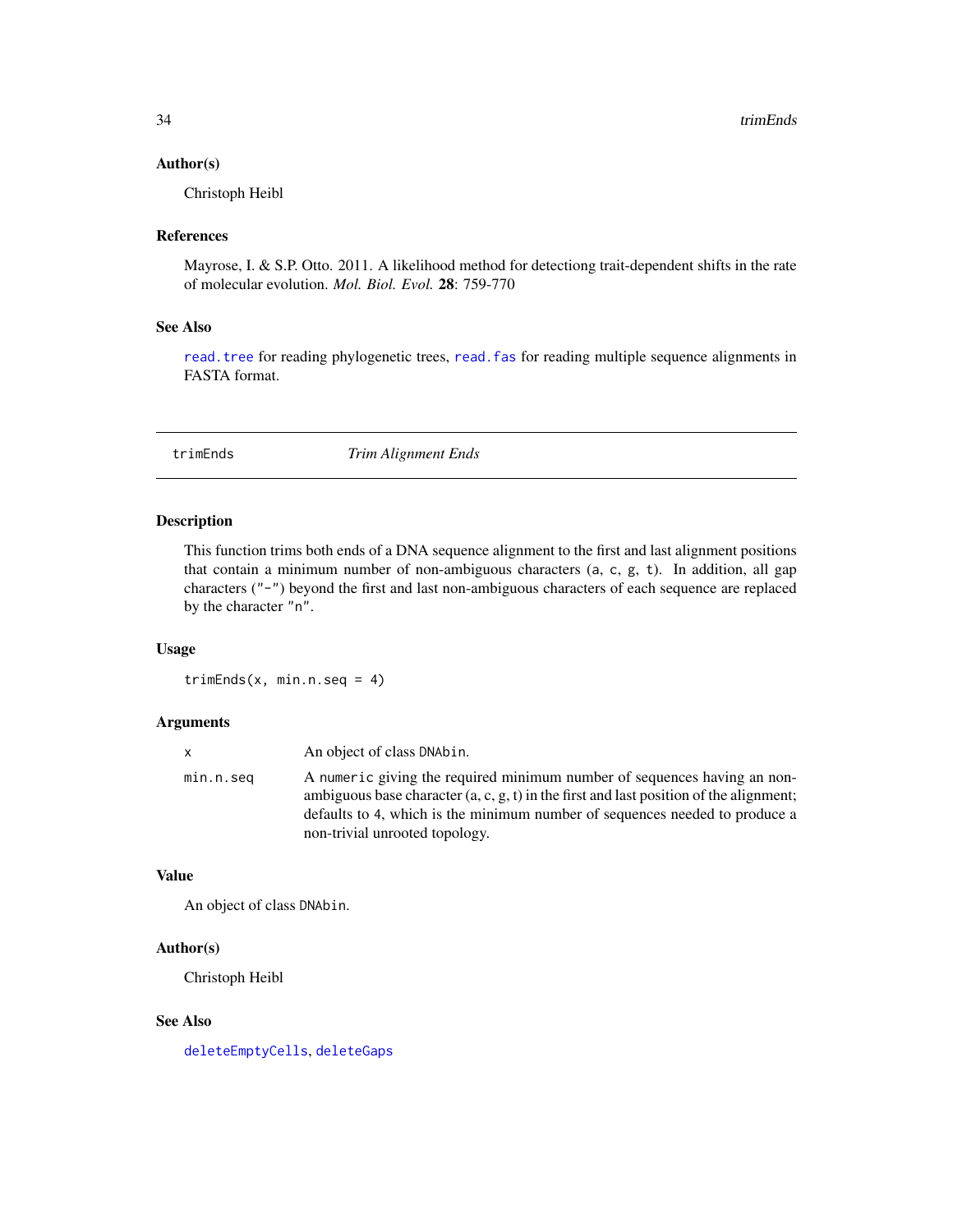#### <span id="page-34-0"></span>write.fas 35

#### Examples

```
# simple example alignment:
# -------------------------
x \le- structure(list(nb = 5,
seq = c("acaaggtaca", "-caaggtac-", "acaaggtaca", "aca--gtaca", "-ccaggta--"),
nam = LETTERS[1:5]), .Names = c("nb", "seq", "nam"),
class = "alignment")
# convert to DNAbin:
# ------------------
x \leftarrow as.DNabin(x)# fill missing nucleotides:
# -------------------------
x \leftarrow \text{trimEnds}(x)# show results:
# -------------
as.character(x[2, ])
```
<span id="page-34-1"></span>write.fas *Write DNA Sequences to File*

# <span id="page-34-2"></span>Description

These functions write DNA sequences to FASTA, PHYLIP, or NEXUS formatted files.

# Usage

write.fas(x, file =  $"$ , interleave = FALSE, truncate = FALSE, append = FALSE) write.phy(x, file =  $"$ , interleave = FALSE, strict = FALSE) write.nex(x, file =  $"$ , interleave = 60, taxblock = FALSE)

# Arguments

| $\mathsf{x}$ | a list or matrix of DNA sequences.                                                                                                           |
|--------------|----------------------------------------------------------------------------------------------------------------------------------------------|
| file         | a character string giving the filename; if $file = "$ , the file is written on the<br>standard output connection ( <i>i.e.</i> the console). |
| interleave   | an integer, giving the number of bases per line.                                                                                             |
| truncate     | truncation of taxon names to the number of characters given as a integer, other-<br>wise (default) taxon names will not be changed.          |
| append       | logical, if TRUE the sequences will be appended to file (if it exists).                                                                      |
| strict       | logical, if TRUE the names of the sequences will be truncated to 10 strings.                                                                 |
| taxblock     | logical, if TRUE, a tax block will be added to the NEXUS file.                                                                               |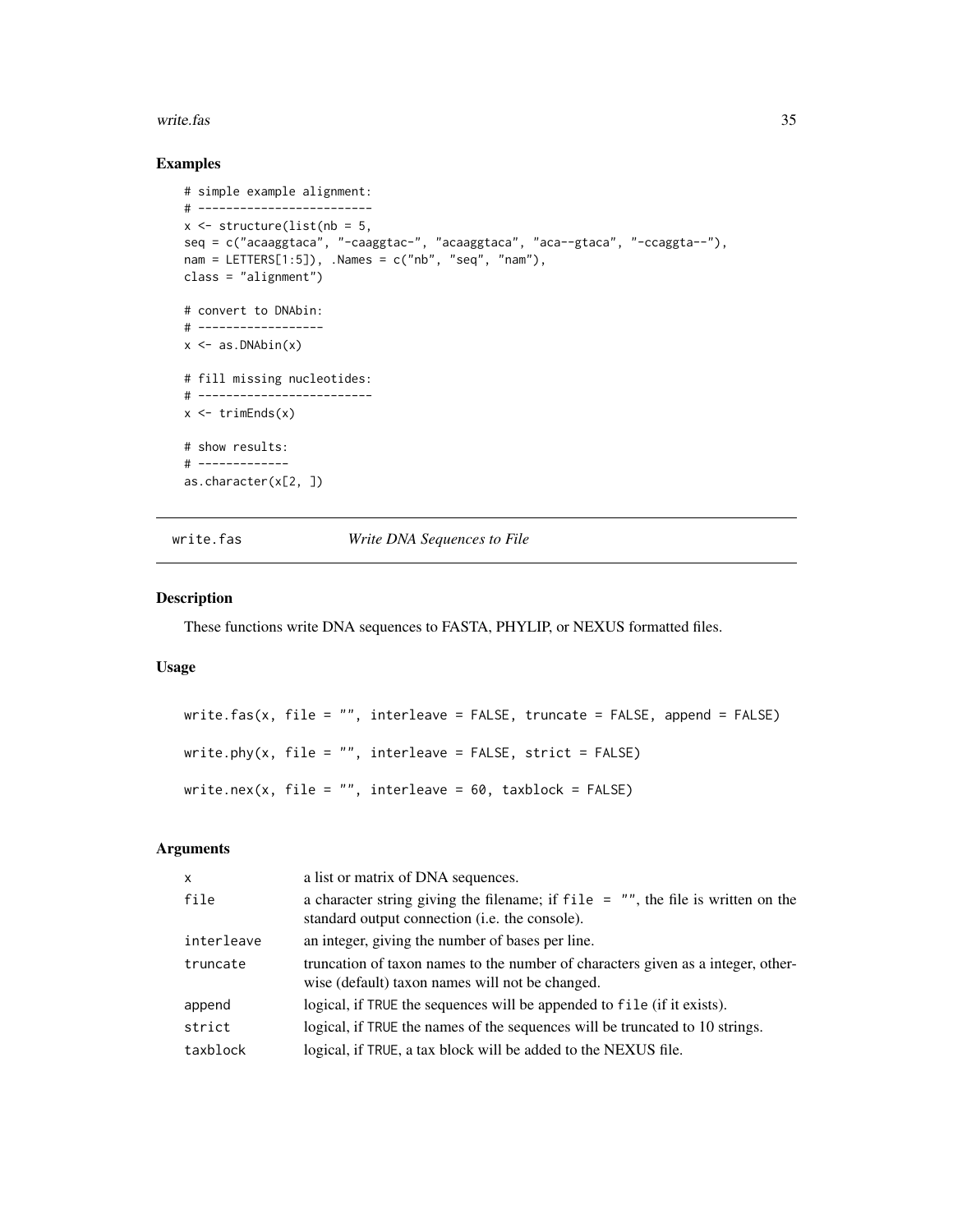36 write.fash write.fash write.fash write.fash write.fash write.fash write.fash write.fash write.fash write.fash

#### Value

None.

# Author(s)

Christoph Heibl

# References

Maddison, D.R., D.L. Swofford, and W.P. Maddison. 1997. NEXUS: an extensible file format for systematic information. *Syst. Biol.* 46: 590-621.

#### See Also

[read.fas](#page-29-1), [read.phy](#page-29-2), and [read.nex](#page-29-2) for reading of DNA sequence files.

#### Examples

```
## bark beetle COX1 sequences
## --------------------------
data(ips.cox1)
ips.cox1 <- ips.cox1[1:4, 1:120]
## Examples for FASTA files
## ------------------------
write.fas(ips.cox1, interleave = 60)
## Examples for PHYLIP files
## ------------------------
write.phy(ips.cox1, interleave = 40)
## Examples for NEXUS files
## ------------------------
# write nexus file with taxon block
write.nex(ips.cox1, taxblock = TRUE)
# write non-interleaved nexus file without taxon block
write.nex(ips.cox1, interleave = FALSE)
# Truncation of taxonnames:
# -------------------------
rownames(ips.cox1)[1] <- "AVeeeeeeeeeeeeeeeeeryLongName"
write.fas(ips.cox1, truncate = 10)
# If truncation leads to identical taxonnames,
# a warning will be issued:
# -------------------------
rownames(ips.cox1)[1:2] <- "AVeeeeeeeeeeeeeeeeeryLongName"
write.fas(ips.cox1, truncate = 10)
```
<span id="page-35-0"></span>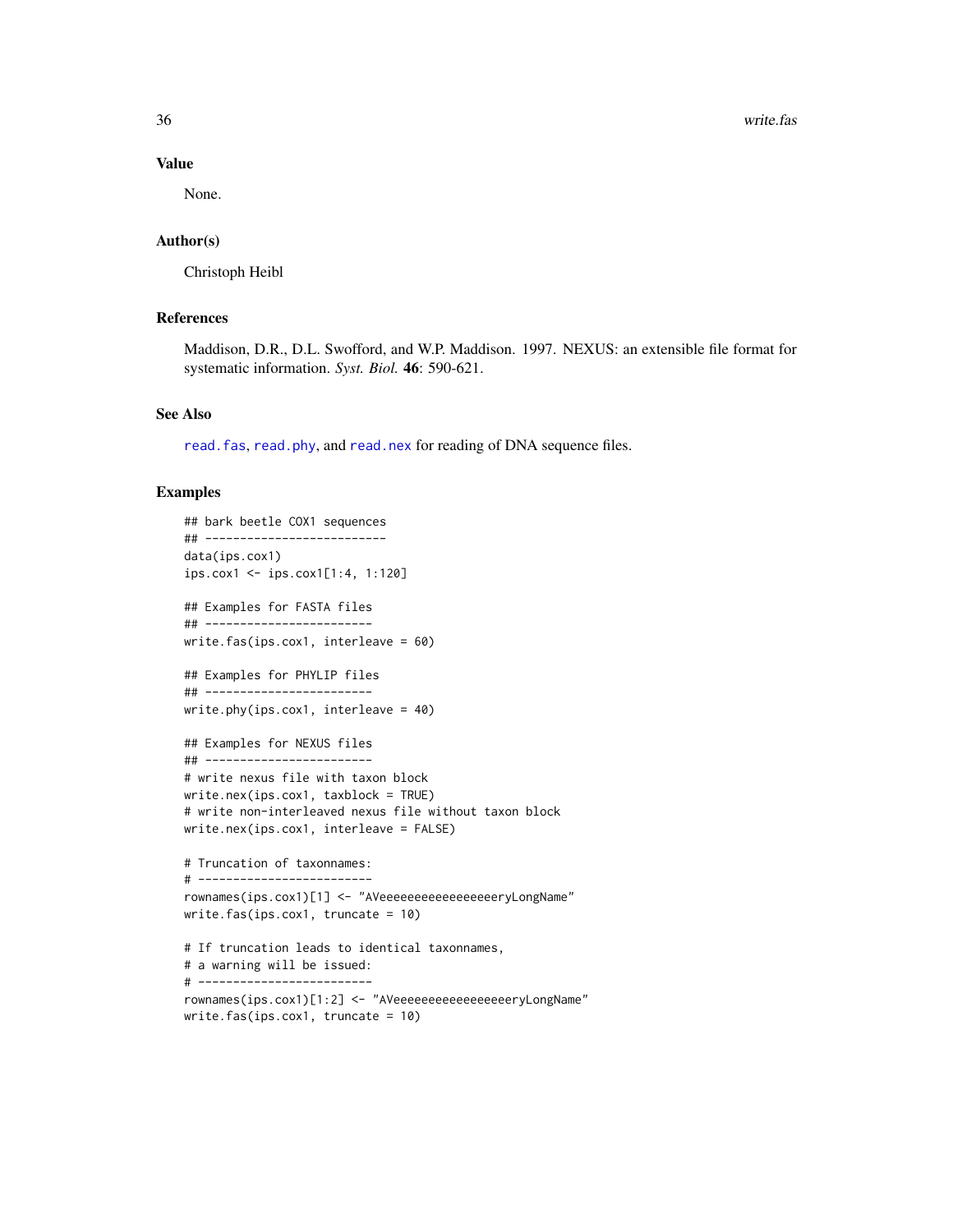<span id="page-36-1"></span><span id="page-36-0"></span>write.partitioned.nex *Write partitioned and commented NEXUS files*

# Description

This function takes one or more objects of class "DNAbin" and writes them to an interleaved NEXUS file.

#### Usage

write.partitioned.nex(..., file, labels)

# Arguments

| $\cdot$ $\cdot$ $\cdot$ | One or more objects of class "DNAbin"                                                     |
|-------------------------|-------------------------------------------------------------------------------------------|
| file                    | character string giving a file name                                                       |
| labels                  | vector of mode "character"; used to label partitions; its length must match the number of |

# Author(s)

Christoph Heibl

# See Also

[write.nex](#page-34-2), [write.phy](#page-34-2), [write.fas](#page-34-1)

# Examples

# load sequence data and split in three parts # ------------------------------------------ data(woodmouse) w1 <- woodmouse[, 1:250] w2 <- woodmouse[, 251:750] w3 <- woodmouse[, 750:965] # write nexus file with taxon block # -------------------------------- markers <- c("gene1", "gene2", "gene3") write.partitioned.nex(w1, w2, w3, labels = markers)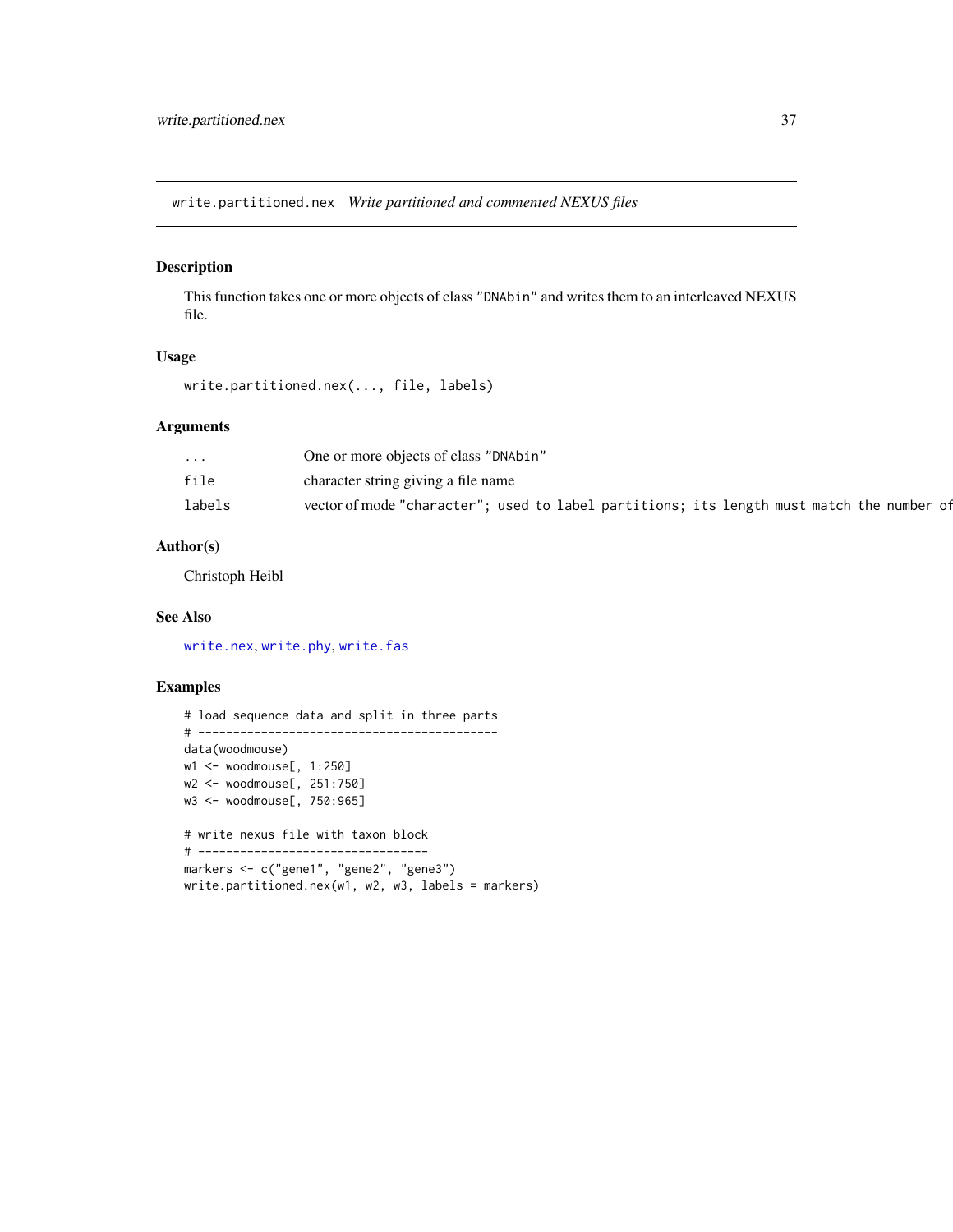# <span id="page-37-0"></span>Index

∗Topic datasets ips.16S, [12](#page-11-0) ips.28S, [12](#page-11-0) ips.cox1, [13](#page-12-0) ips.tree, [14](#page-13-0) ∗Topic package ips-package, [2](#page-1-0) ace, *[19](#page-18-0)* aliscore, *[2](#page-1-0)*, [3,](#page-2-0) *[8](#page-7-0)*, *[11](#page-10-0)*, *[16](#page-15-0)*, *[23](#page-22-0)*, *[30](#page-29-0)* ape, *[3](#page-2-0)* branching.times, *[32](#page-31-0)* cbind.DNAbin, *[26](#page-25-0)*, *[30](#page-29-0)* code.simple.gaps, [4,](#page-3-0) *[8](#page-7-0)* collapseUnsupportedEdges, [5](#page-4-0) del.gaps, *[7,](#page-6-0) [8](#page-7-0)* delete.gaps *(*deleteGaps*)*, [7](#page-6-0) deleteEmptyCells, *[5](#page-4-0)*, [6,](#page-5-0) *[34](#page-33-0)* deleteGaps, *[5](#page-4-0)*, *[7](#page-6-0)*, [7,](#page-6-0) *[34](#page-33-0)* descendants, [8,](#page-7-0) *[20](#page-19-0)*, *[31](#page-30-0)* DNAbin, *[4](#page-3-0)*, *[6](#page-5-0)[–8](#page-7-0)*, *[10](#page-9-0)*, *[12,](#page-11-0) [13](#page-12-0)*, *[16](#page-15-0)*, *[21](#page-20-0)*, *[23](#page-22-0)*, *[26,](#page-25-0) [27](#page-26-0)*, *[33](#page-32-0)* fillEndsWithN *(*trimEnds*)*, [34](#page-33-0) fixNodes, [9](#page-8-0) gblocks, *[2](#page-1-0)*, *[4](#page-3-0)*, *[8](#page-7-0)*, [10,](#page-9-0) *[16](#page-15-0)*, *[23](#page-22-0)*, *[30](#page-29-0)* help, *[5](#page-4-0)* ips *(*ips-package*)*, [2](#page-1-0) ips-package, [2](#page-1-0) ips.16S, [12](#page-11-0) ips.28S, [12](#page-11-0) ips.cox1, [13](#page-12-0) ips.tree, [14](#page-13-0)

ladderize, *[2](#page-1-0)*, *[9,](#page-8-0) [10](#page-9-0)*

mafft, *[2](#page-1-0)*, *[4](#page-3-0)*, *[11](#page-10-0)*, [14,](#page-13-0) *[17](#page-16-0)*, *[23](#page-22-0)*, *[30](#page-29-0)* mrbayes, *[2,](#page-1-0) [3](#page-2-0)*, [16](#page-15-0) mrca, *[20](#page-19-0)* multistate, [18](#page-17-0) multistateMCMC, *[3](#page-2-0)* multistateMCMC *(*multistate*)*, [18](#page-17-0) multistateML, *[3](#page-2-0)* multistateML *(*multistate*)*, [18](#page-17-0)

noi, *[8](#page-7-0)*, [19,](#page-18-0) *[31](#page-30-0)*

phylo, *[5](#page-4-0)*, *[8,](#page-7-0) [9](#page-8-0)*, *[15](#page-14-0)*, *[20](#page-19-0)*, *[32,](#page-31-0) [33](#page-32-0)* pis, [21](#page-20-0) prank, *[2](#page-1-0)*, *[4](#page-3-0)*, *[11](#page-10-0)*, *[16,](#page-15-0) [17](#page-16-0)*, [22,](#page-21-0) *[30](#page-29-0)*

raxml, *[2](#page-1-0)*, *[17](#page-16-0)*, [23,](#page-22-0) *[26](#page-25-0)* raxml.partitions, *[25](#page-24-0)*, [26](#page-25-0) rbeauti, *[2](#page-1-0)*, [27,](#page-26-0) *[29](#page-28-0)* read.beast, *[2](#page-1-0)*, *[10](#page-9-0)*, *[27](#page-26-0)*, [28,](#page-27-0) *[29](#page-28-0)* read.beast.table, *[2](#page-1-0)*, *[27](#page-26-0)*, *[29](#page-28-0)*, [29](#page-28-0) read.fas, *[2](#page-1-0)*, *[16](#page-15-0)*, *[23](#page-22-0)*, [30,](#page-29-0) *[34](#page-33-0)*, *[36](#page-35-0)* read.mrbayes *(*read.beast*)*, [28](#page-27-0) read.nex, *[2](#page-1-0)*, *[36](#page-35-0)* read.nex *(*read.fas*)*, [30](#page-29-0) read.nexus, *[10](#page-9-0)* read.phy, *[2](#page-1-0)*, *[36](#page-35-0)* read.phy *(*read.fas*)*, [30](#page-29-0) read.starbeast *(*read.beast*)*, [28](#page-27-0) read.tree, *[10](#page-9-0)*, *[34](#page-33-0)* root, *[9](#page-8-0)* rotate, *[2](#page-1-0)*, *[9,](#page-8-0) [10](#page-9-0)* set.seed, *[24](#page-23-0)* sister, *[8](#page-7-0)*, [31](#page-30-0) tipHeights, [32](#page-31-0)

traitRate, [33](#page-32-0) trimEnds, *[5](#page-4-0)*, *[7](#page-6-0)*, [34](#page-33-0)

which, *[20](#page-19-0)* write.fas, *[2](#page-1-0)*, [35,](#page-34-0) *[37](#page-36-0)*